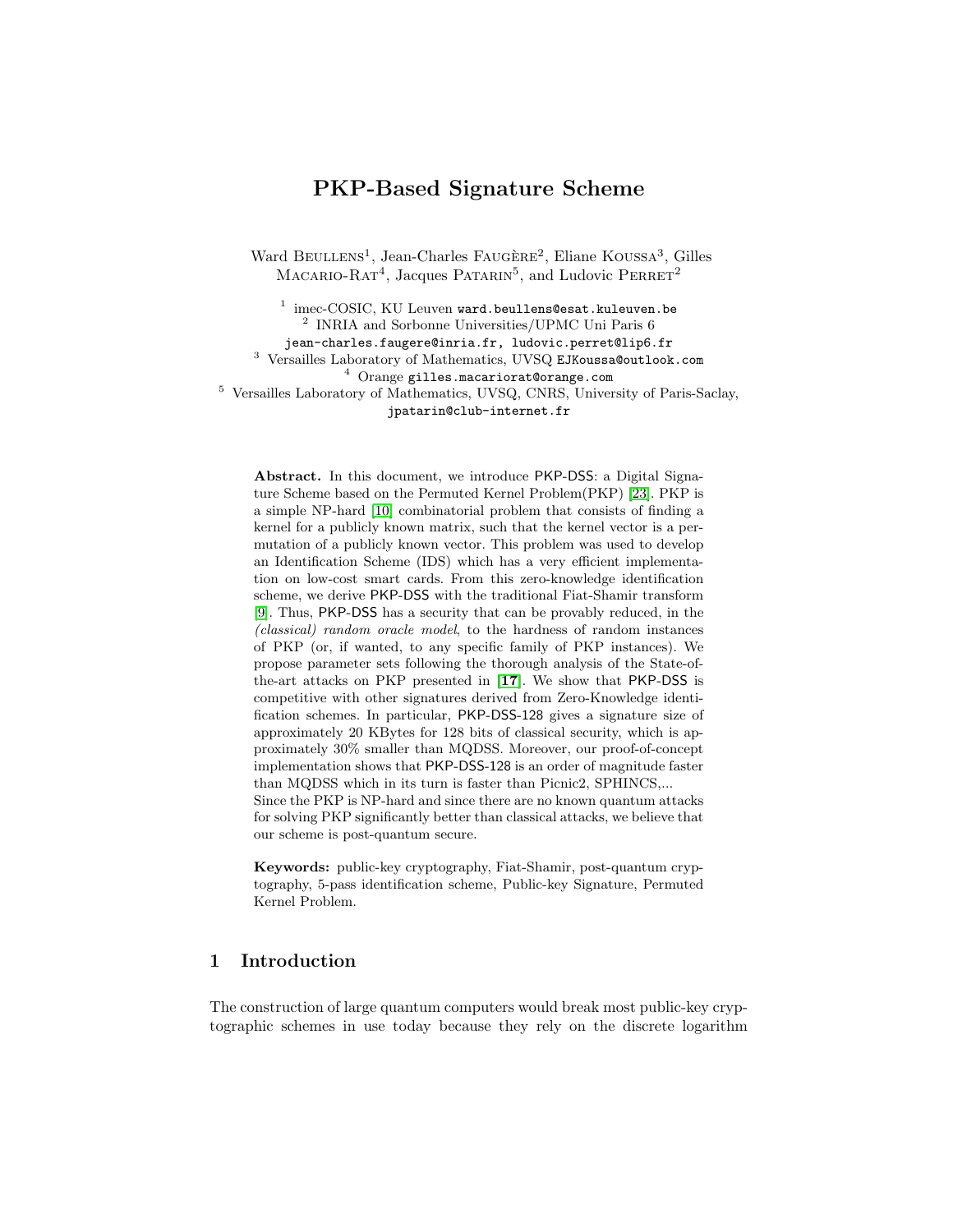problem or the integer factorization problem. Even though it isn't clear when large scale quantum computation would be feasible, it is important to anticipate quantum computing and design new public key cryptosystems that are resistant to quantum attacks. Therefore, there currently is a large research effort to develop new post-quantum secure schemes, and a Post-Quantum Cryptography standardization process has been initiated by the American National Institute of Standards and Technology (<https://www.nist.gov/>). Because of this, there has been renewed interest in constructing signature schemes by applying the Fiat-Shamir transform [\[9\]](#page-19-1) to Zero-Knowledge Identification Schemes. In particular, we are interested in post-quantum cryptographic schemes whose security relies on the quantum hardness of some NP-Hard problem [\[2\]](#page-18-0). One of those problems is the Permuted Kernel Problem: the problem of finding a permutation of a known vector such that the resulting vector is in the kernel of a given matrix. This is a classical NP-Hard combinatorial problem which requires only simple operations such as basic linear algebra and permuting the entries of a vector. For quite some time, no new attacks on PKP have been discovered, which makes it possible to confidently estimate the concrete hardness of the problem.

In 1989, Shamir [\[23\]](#page-20-0) introduced a five-pass ZK-Identification scheme, based on the PKP. This work uses the Fiat-Shamir transform [\[9\]](#page-19-1) on this identification scheme to develop a signature scheme that is provably secure in the Random Oracle Model (ROM). However, since our goal is to have a post-quantum scheme, we should also consider attackers in the Quantum Random Oracle Model (QROM). The security of the Fiat-Shamir transform in the QROM has been studied in [\[27](#page-20-1)[,26](#page-20-2)[,25\]](#page-20-3), where the authors of [\[27,](#page-20-1)[25\]](#page-20-3) explain that the Fiat-Shamir transform might not be secure against quantum computers. Thus, new techniques with extra properties (such as "lossy IDS") were developed to obtain a quantum-secure transform. However, more recently, a number of works have proven the Fiat-Shamir construction secure in the QROM[\[26,](#page-20-2)[13\]](#page-19-3) under very mild conditions. So far, none of these works apply to five-round protocols (which is the kind of protocol we are considering in this work), but it is conceivable that the results can be generalized to five-pass protocols, including ours. We consider this an important open problem in post-quantum cryptography.

Previous work and State-of-the-art. Since quantum computers are expected not to be capable of solving NP-Hard problems in sub-exponential time (in worst case), Zero-knowledge Identification schemes based on such problems are interesting candidates for Post-Quantum Cryptography. The Fiat-Shamir transform [\[9\]](#page-19-1) is a technique that can convert such a zero-knowledge authentication scheme into a signature scheme. This approach was taken by Chen et al. [\[7\]](#page-19-4), who applied the Fiat-Shamir transform to a 5-pass identification scheme of Sakumoto et al. [\[22\]](#page-20-4). This identification scheme relies on the hardness of the (NP-Hard) problem of finding a solution to a set of multivariate quadratic equations. Chen et al. proved that, in the random oracle model, applying the Fiat-Shamir transform to this 5-pass identification scheme results in a secure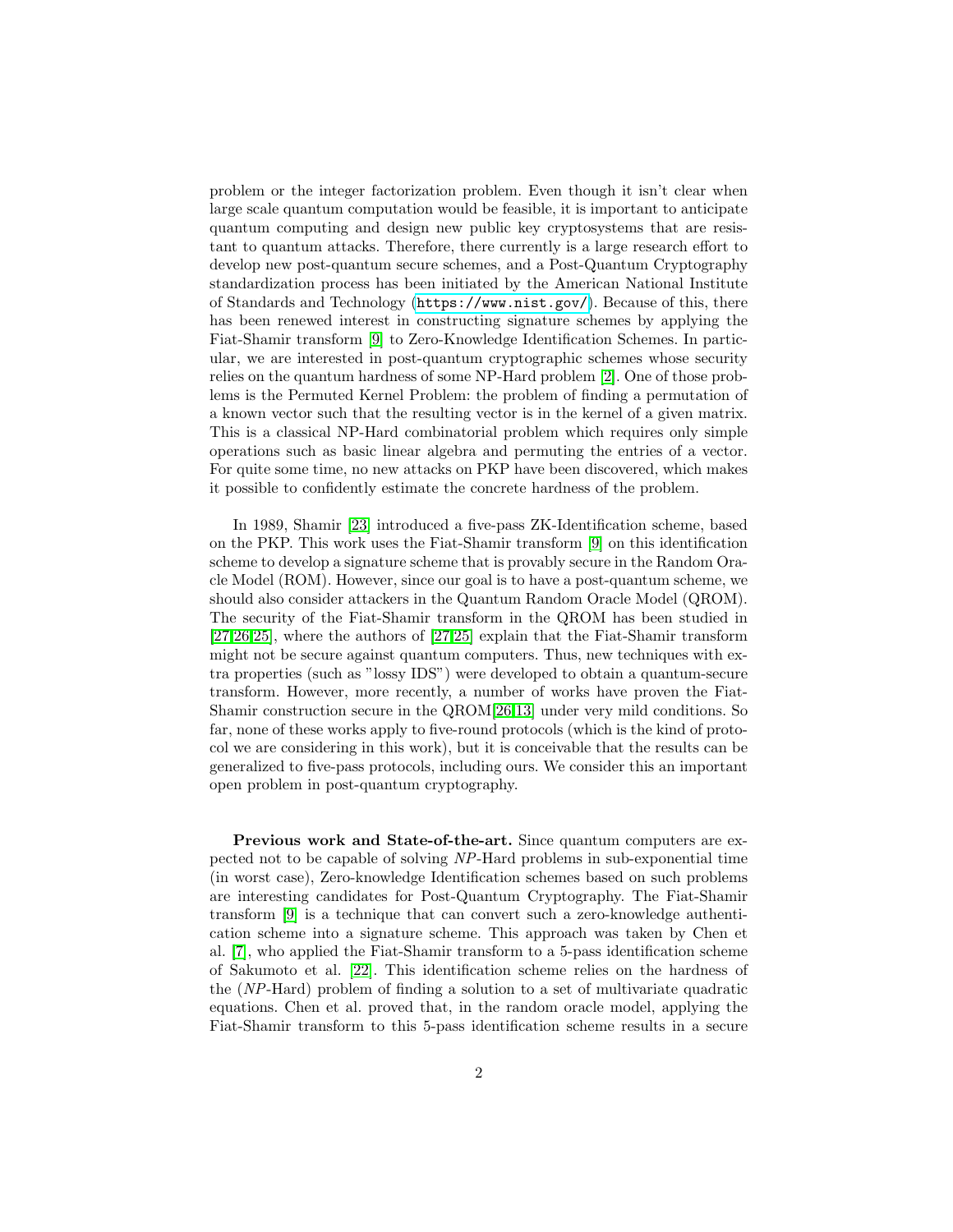signature scheme. A concrete parameter choice and an efficient implementation of this signature scheme (which is called MQDSS) were developed, and this was one of the submissions to the NIST PQC standardization project. At a security level of 128 bits, the MQDSS scheme comes with a public key of 46 Bytes, a secret key of 16 Bytes and a signature size of approximately 28 Kilobytes.

A different line of work resulted in the Picnic signature scheme. Chase et al. [\[6\]](#page-19-5) constructed this digital signature scheme by applying the Fiat-Shamir transform to an identification scheme whose security relies purely on symmetric primitives. At the 128-bit security level Picnic has a public key of 32 Bytes, a secret key of 16 Bytes and signatures of approximately 33 Kilobytes. There is a second version of this signature scheme, where the signatures are only 13.5 Kilobytes, but Picnic2 is 45 times slower than the original Picnic for signing and 25 times slower for verification.

Main results. The main contribution of this paper is to present PKP-DSS, a new post-quantum secure signature scheme. Similar to the approaches cited above, we use the Fiat-Shamir transform to construct a signature scheme from the 5-pass PKP identification scheme by Shamir [\[23\]](#page-20-0). Following the complexity analysis of the PKP [\[17\]](#page-19-2), we choose secure parameter sets of the signature scheme for 128/192/256 of classical security level. To date, there are no known quantum algorithms for solving PKP (other than combining Grover search with the classical algorithms), so we claim that our signatures achieve the NIST security levels I/III and V respectively. However, we recognize that the (quantum) hardness of PKP deserves more research, and we hope that this work will inspire researchers to investigate this topic further.

We have developed a constant-time C implementation of the new signature scheme. By constant-time we mean that the running time and the memory access pattern of the implementation are independent of secret material, therefore blocking attacks from timing side channels. The resulting signature scheme compares well with MQDSS and Picnic/Picnic2. Our scheme is much faster than MQDSS and Picnic/Picnic2 in terms of signing and verification, we have small public and private keys, and the signature sizes of our scheme are comparable to those of MQDSS and Picnic2. This makes our signature scheme based on PKP competitive with state of the art post-quantum signature schemes.

## 2 Preliminaries

#### 2.1 The Permuted Kernel Problem (PKP)

The Permuted Kernel Problem (PKP) [\[23,](#page-20-0)[10\]](#page-19-0) is the problem on which the security of PKP-DSS is based. PKP is a linear algebra problem which asks to find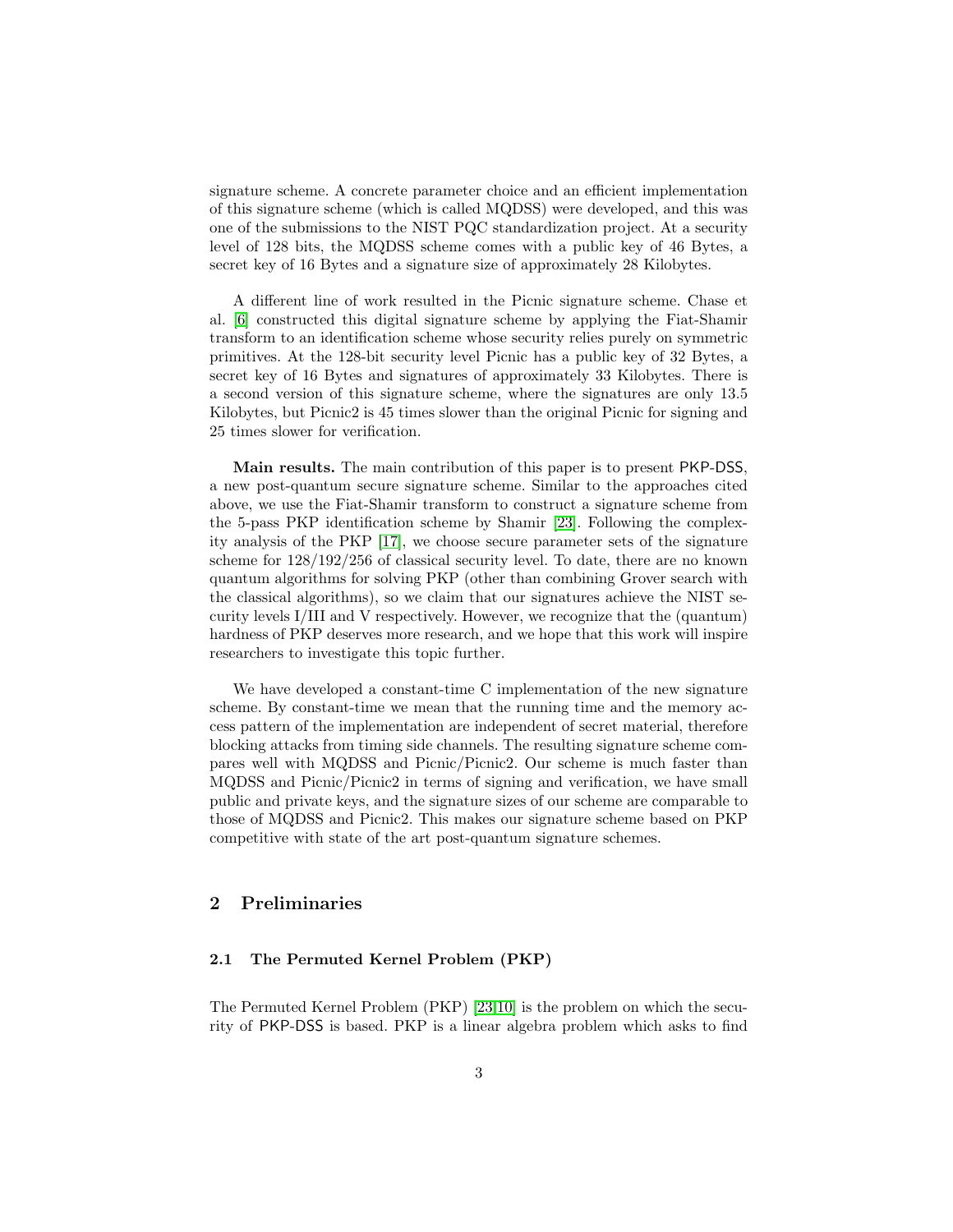a kernel vector of a given matrix under a vector-entries constraint. It's a generalization of the Partition problem [\[10,](#page-19-0) pg.224]. More precisely, it is defined as follows:

**Definition 1 (Permuted Kernel Problem).** Given a finite field  $\mathbb{F}_p$ , a matrix  $\mathbf{A} \in \mathbb{F}_p^{m \times n}$  and a n-vector  $\mathbf{v} \in \mathbb{F}_p^n$ , find a permutation  $\pi \in S_n$  such that  $\mathbf{A} \mathbf{v}_\pi = 0$ , where  $\mathbf{v}_{\pi} = (v_{\pi(1)}, \cdots, v_{\pi(n)})$ 

A reduction of the 3-Partition problem proves PKP to be NP-Hard [\[10\]](#page-19-0). Moreover, solving random instances of PKP seems hard in practice. In fact, this is the fundamental design assumption of PKP-DSS. The hardness of PKP comes from, on the one hand, the big number of permutations, on the other hand, from the small number of possible permutations that satisfy the kernel equations. Note that, to make the problem more difficult, the *n*-vector  $\bf{v}$  should have distinct coordinates. Otherwise if there are repeated entries, the space of permutations of v gets smaller. In the next section, we give the best known algorithm to solve the PKP problem.

<span id="page-3-0"></span>Best known algorithms for solving PKP The implementation's efficiency of the first IDS, proposed by Shamir [\[23\]](#page-20-0), based on PKP problem has led to several solving tools. There are various attacks for PKP, which are all exponential. We will not describe them here. Instead, we refer to [\[17\]](#page-19-2) for further details. To estimate the concrete security of PKP, the authors of [\[17\]](#page-19-2) review and compare the efficiency of the best known attacks in terms of the number of operations performed, for different finite fields. They bring together the Patarin-Chauvaud attack [\[21\]](#page-19-6) and Poupard's algorithm [\[18\]](#page-19-7) to provide an accurate program. The paper gives security estimates that we used to pick secure parameters sets for the Permuted Kernel Problem.

#### 2.2 Commitment schemes

In our protocol, we use a commitment scheme  $Com: \{0,1\}^{\lambda} \times \{0,1\}^{\star} \to \{0,1\}^{2\lambda}$ , that takes as input  $\lambda$  uniformly random bits bits, where  $\lambda$  is the security parameter, and a message  $m \in \{0,1\}^*$  and outputs a 2 $\lambda$  bit long commitment Com(bits,  $m$ ). In the description of our protocols, we often do not explicitly mention the commitment randomness. We write  $S \leftarrow \text{Com}(m)$ , to denote the process of picking a uniformly random bit string r, and setting  $C \leftarrow \text{Com}(r, m)$ . Similarly, when we write check  $C = \text{Com}(m)$ , we actually mean that the prover communicates r to the verifier, and that the verifier checks if  $C = \text{Com}(r, m)$ .

We assume that Com is computationally binding, which means that no computationally bounded adversary can produce a r, r', m, m' with  $m \neq m'$  such that  $\textsf{Com}(r,m) = \textsf{Com}(r',m')$ . We also assume that Com is computationally hiding, which means that for every pair of messages  $m, m'$ , no computationally bounded adversary can distinguish the distributions of  $\mathsf{Com}(m)$  and  $\mathsf{Com}(m')$ .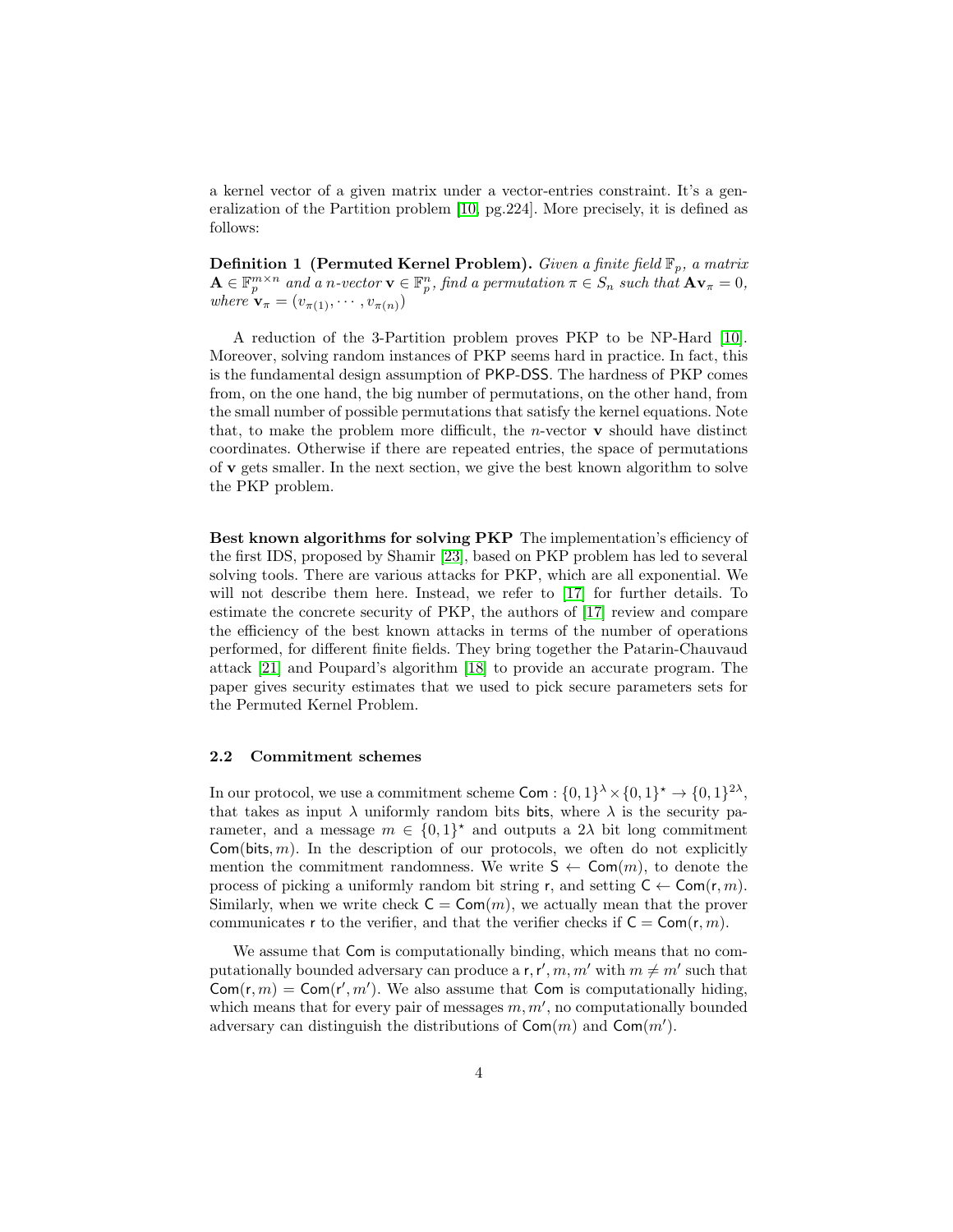### 2.3 2q-Identification schemes and 2q-extractors

In this paper, we will describe a so-called 2q-Identification Scheme [\[24\]](#page-20-5). This is a 5-round identification scheme, where the first challenge is drawn uniformly at random from a challenge space of size  $q$ , and the second challenge is a random bit. Therefore, a transcript of an execution of a 2q-protocol looks like (com, c,  $\text{rsp}_1, b, \text{rsp}_2$ ). We now state the properties of a 2q-protocol more formally:

Definition 2 (2q-Identification scheme, [\[24\]](#page-20-5)). A 2q-Identification scheme is a canonical five-pass identification scheme (KeyGen,  $\mathcal{P}, \mathcal{V}$ ) with challenge spaces  $Ch_1$  and  $Ch_2$  for which it holds that  $|Ch_1| = q$  and  $|Ch_2| = 2$ . Moreover, we require that the probability that the commitment com take a certain value is a negligible function of the security parameter.

Definition 3 (Completeness). An Identification scheme (KeyGen, P, V) is called complete if when both parties follow the protocol honestly, the verifier accepts with probability 1. That is, we have

$$
\Pr\left[\begin{matrix}(\mathsf{pk},\mathsf{sk})\leftarrow \mathsf{KeyGen}(1^{\lambda}) \\ \left\langle \mathfrak{P}(\mathsf{sk}), \mathcal{V}(\mathsf{pk})\right\rangle =1\end{matrix}\right] = 1\,,
$$

where  $\langle \mathcal{P}(\mathsf{sk}), \mathcal{V}(\mathsf{pk})\rangle$  stands for the common execution of the protocol between  $\mathcal P$ with input  $sk$  and  $V$  with input  $pk$ .

Definition 4 (Soundness with soundness error  $\kappa$ ). An identification scheme (KeyGen, P, V) is called Sound with soundness error  $\kappa$ , if for any probabilistic polynomial time adversary A, we have

$$
\Pr\left[\begin{matrix}(\mathsf{pk},\mathsf{sk}) \leftarrow \mathsf{KeyGen}(1^\lambda) \\ \left\langle \mathcal{A}(1^\lambda,\mathsf{pk}), \mathcal{V}(\mathsf{pk}) \right\rangle = 1 \end{matrix}\right] \leq \kappa + \epsilon(\lambda)\,,
$$

for some negligible function  $\epsilon(\lambda)$ .

Definition 5 ((computational) Honest-Verifier Zero-Knowledge). We say an identification scheme (KeyGen, P, V) is  $HVZK$  if there exists a probabilistic polynomial time Simulator S that outputs transcripts that are computationally indistinguishable from transcripts of honest executions of the protocol.

Finally, we define the notion of a 2q-extractor, which is an algorithm that can extract the secret key from 4 transcripts that satisfy some properties. This is useful because when there exists a  $2q$ -extractor for a  $2q$ -Identification scheme, this implies that the identification scheme has soundness with knowledge error at most  $\frac{q+1}{2q}$ . Moreover, this implies that applying the Fiat-Shamir transform to the identification scheme results in a secure signature scheme.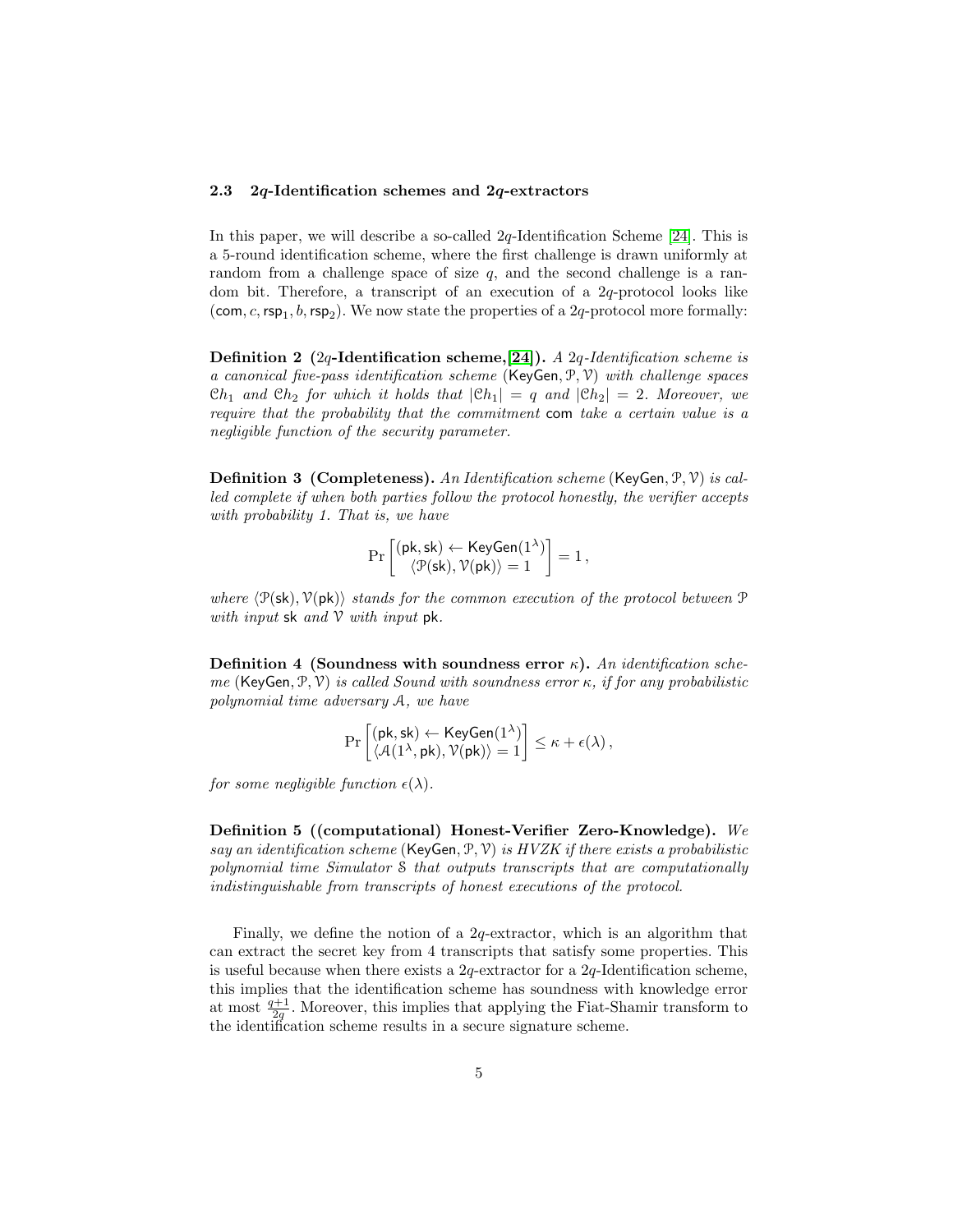**Definition 6** (2q-extractability). We say a 2q-identification scheme

(KeyGen,  $P$ ,  $V$ ) has  $2q$ -extractability, if there exists a polynomial-time algorithm that given four transcripts  $(\textsf{com}, c^{(i)}, \textsf{rsp}_1^{(i)}, b^{(i)}, \textsf{rsp}_2^{(i)})$  for i from 1 to 4, such that

$$
c^{(1)} = c^{(2)} \neq c^{(3)} = c^{(4)}
$$
  
\n
$$
rsp_1^{(1)} = rsp_1^{(2)} \quad rsp_1^{(3)} = rsp_1^{(4)}
$$
  
\n
$$
b^{(1)} = b^{(3)} \neq b^{(2)} = b^{(4)}
$$

can efficiently extract a secret key.

Theorem 1 ([\[24\]](#page-20-5), Theorem 3.1 and Theorem 4.3). A  $2q$ -extractable  $2q$ identification scheme is sound with knowledge error at most  $\frac{q+1}{2q}$ . Moreover, applying the Fiat-Shamir transform to such an identification scheme results in a EUF-CMA secure signature scheme in the Random Oracle Model.

## <span id="page-5-0"></span>3 Identification scheme (IDS) based on PKP

In this section, we first present the 5-pass Zero-Knowledge Identification Scheme (ZK-IDS) based on the computational hardness of PKP [\[23,](#page-20-0)[19\]](#page-19-8), noted here PKP-IDS. Then, we introduce our optimized version of PKP-IDS and we prove that the optimized identification scheme is secure.

### 3.1 The original 5-pass PKP IDS

In this section, we present the original PKP-IDS [\[23,](#page-20-0)[19\]](#page-19-8), and we propose its slightly modified version. It consists of three probabilistic polynomial time algorithms  $IDS = (KEYGEN, \mathcal{P}, \mathcal{V})$  which we will describe now.

Generation of the public key and secret key in PKP-IDS. The users first agree on a prime number p, and on  $n, m$ , the dimensions of the matrix  $\mathbf{A}$ . The public-key in PKP-IDS is an instance of PKP, a solution to this instance is the secret-key. Thus, the prover picks a (right) kernel-vector  $\mathbf{w} \in \text{Ker}(\mathbf{A})$ , then randomly generates a secret permutation of n elements  $sk = \pi$  and finishes by computing  $\mathbf{v} = \mathbf{w}_{\pi^{-1}}$ . We summarize the key generation algorithm in Alg. [1.](#page-6-0)

#### 5-pass identification protocol: Prover  $P$  and Verifier  $V$ .

The prover and verifier are interactive algorithms that realize the identification protocol in 5 passes. The 5 passes consist of one commitment and two responses transmitted from the prover to the verifier and two challenges transmitted from the verifier to the prover. The identification protocol is summarized in Alg. [2.](#page-6-1)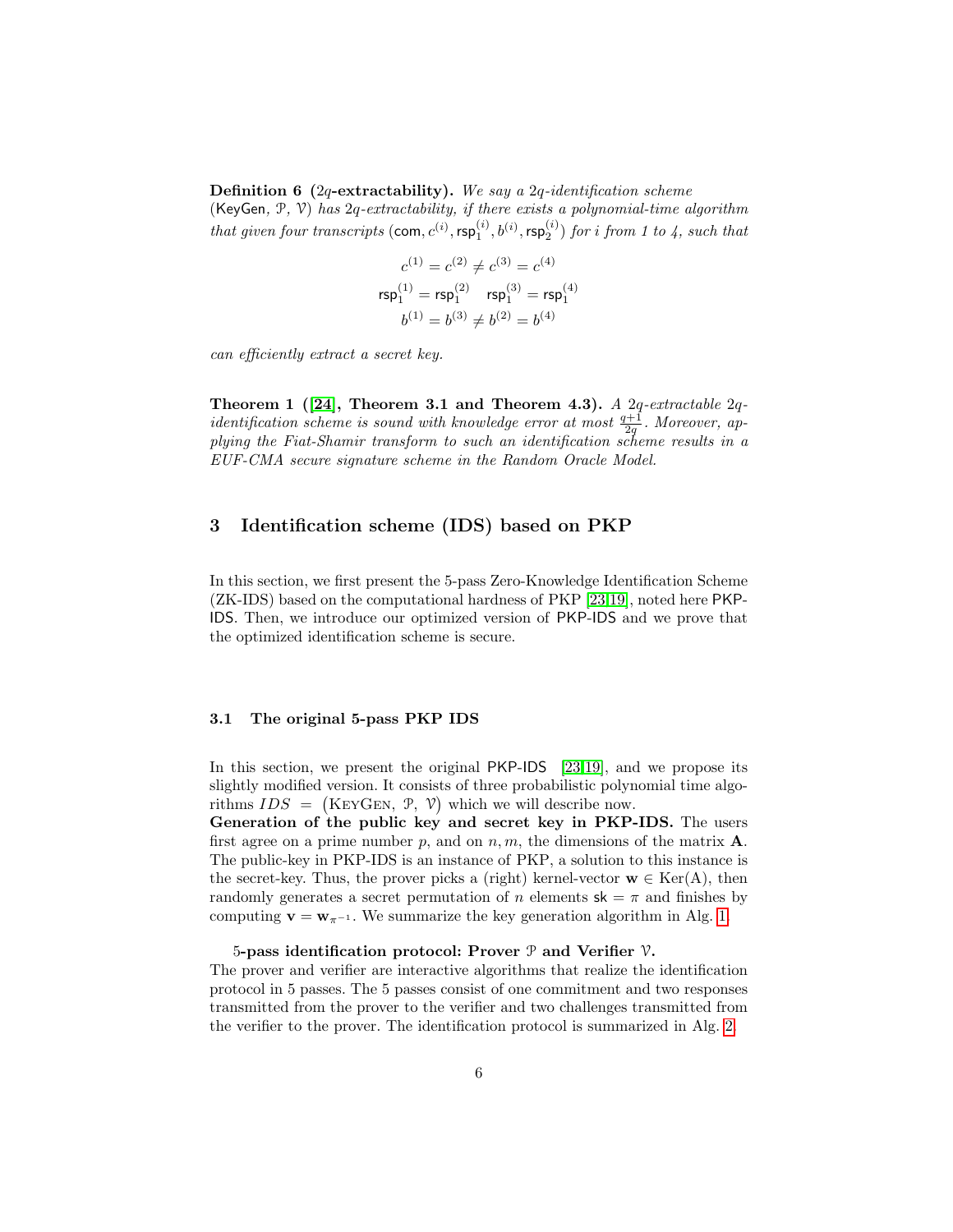Algorithm 1 KeyGen(n,m,p)

<span id="page-6-0"></span>

| $\mathbf{A} \stackrel{\$}{\leftarrow} \mathbb{F}_p^{m \times n}$ |
|------------------------------------------------------------------|
| $\mathbf{w} \leftarrow \text{Ker}(\mathbf{A})$                   |
| $\pi \overset{\$}{\leftarrow} S_n$                               |
| $\mathbf{v} \leftarrow \mathbf{w}_{\pi^{-1}}$                    |
| Return (pk = $(A, v)$ , sk = $\pi$ )                             |

<span id="page-6-1"></span>

| Algorithm 2 The original 5-pass PKP identification protocol                                                                                                                                                      |                                              |                                                                                                                                                                                        |  |  |  |  |
|------------------------------------------------------------------------------------------------------------------------------------------------------------------------------------------------------------------|----------------------------------------------|----------------------------------------------------------------------------------------------------------------------------------------------------------------------------------------|--|--|--|--|
| $P(\mathsf{sk}, \mathsf{pk})$                                                                                                                                                                                    |                                              | $V(\mathsf{pk})$                                                                                                                                                                       |  |  |  |  |
| $\sigma \overset{\$}{\leftarrow} S_n$<br>$\mathbf{r} \overset{\$}{\leftarrow} \mathbb{F}_p^n$<br>$C_0 \leftarrow \text{Com}( \sigma, \mathbf{Ar})$<br>$C_1 \leftarrow \text{Com}(\pi \sigma, \mathbf{r}_\sigma)$ |                                              |                                                                                                                                                                                        |  |  |  |  |
|                                                                                                                                                                                                                  | $\xrightarrow{C_0, C_1}$<br>$\boldsymbol{c}$ | $c \stackrel{\$}{\leftarrow} \mathbb{F}_p$                                                                                                                                             |  |  |  |  |
| $\mathbf{z} \leftarrow \mathbf{r}_{\sigma} + c \mathbf{v}_{\pi\sigma}$                                                                                                                                           | z                                            | $b \stackrel{\$}{\leftarrow} \{0,1\}$                                                                                                                                                  |  |  |  |  |
| if $b=0$ then<br>$\mathsf{rsp} \leftarrow \sigma$<br>else                                                                                                                                                        | $\leftarrow$                                 |                                                                                                                                                                                        |  |  |  |  |
| $rsp \leftarrow \pi\sigma$<br>end if                                                                                                                                                                             | $\xrightarrow{rsp}$                          |                                                                                                                                                                                        |  |  |  |  |
|                                                                                                                                                                                                                  |                                              | if $b=0$ then<br>accept if $C_0 = \text{Com}(\sigma, A\mathbf{z}_{\sigma^{-1}})$<br>else<br>accept if $C_1 = \text{Com}(\pi \sigma, \mathbf{z} - c \mathbf{v}_{\pi \sigma})$<br>end if |  |  |  |  |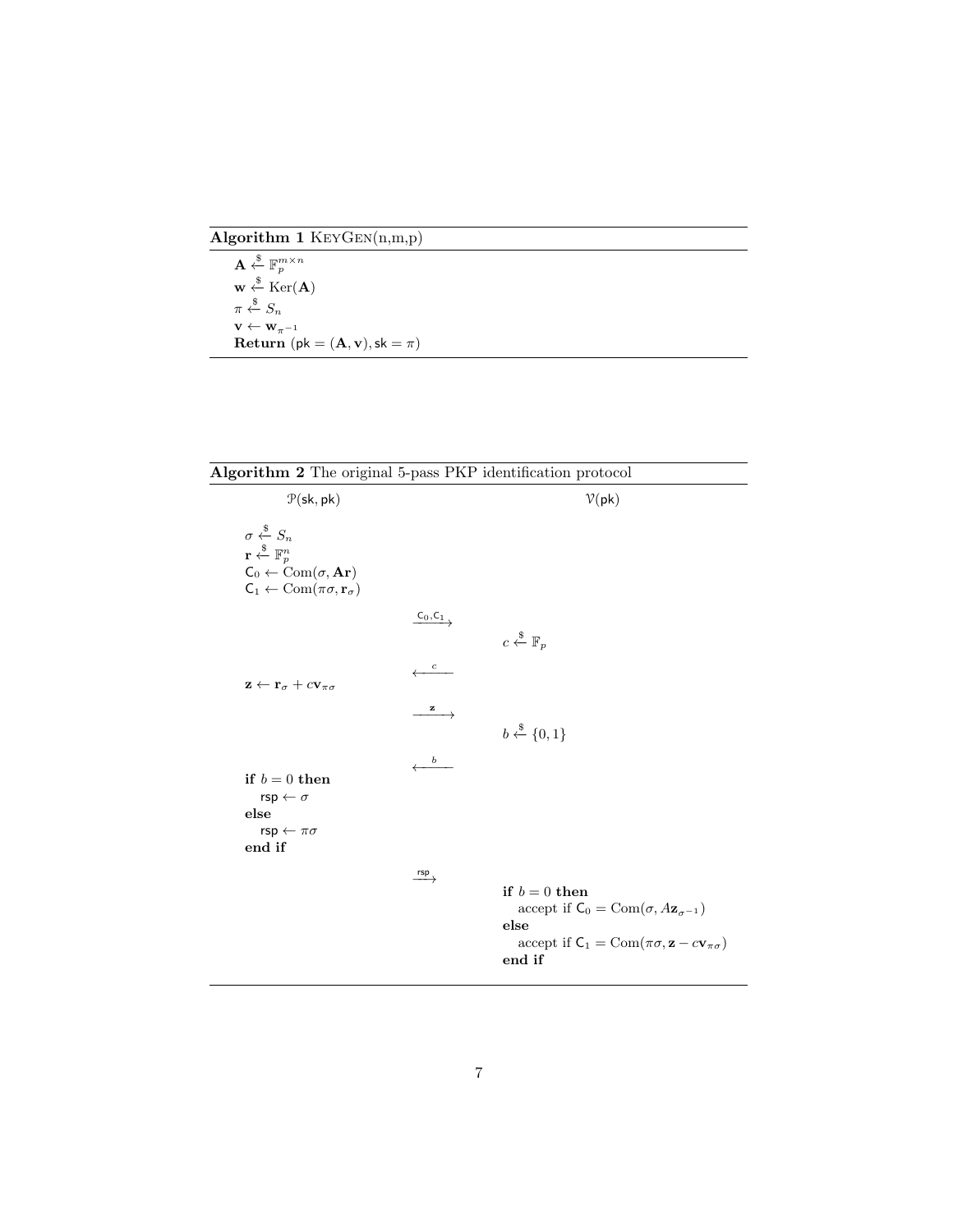Theorem 2. PKP-IDS is complete, moreover, if the used commitment scheme is computationally hiding then PKP-IDS is computationally honest-verifier zeroknowledge and if the commitment scheme is computationally binding, then **PKP-IDS** is sound with soundness error  $\kappa = \frac{p+1}{2p}$ .

Proof. We refer to [\[23\]](#page-20-0) for the complete proof.

In such ZK-IDS, it is usually possible to cheat if a cheater can correctly guess some challenges, so there is a nonzero probability (called the soundness error) that the verifier accepts the proof, even though the prover does not know the witness. In the case of PKP-IDS, this soundness error is  $\frac{p+1}{2p}$ . Thus, it is necessary to repeat the protocol several times to reduce the probability of fraud. Sequentially repeating the zero-knowledge proof N times results in an Identification scheme with knowledge error  $\kappa_{\text{repeated}} = \kappa^N$ , hence it suffices to repeat the protocol  $\lceil \lambda / \log_2(\frac{2p}{p+1}) \rceil$  times to get a soundness error  $\kappa \leq 2^{-\lambda}$ . The systems are constructed such that executing the protocol does not reveal any secrets (Zero-knowledge).

### 3.2 The modified version of PKP-IDS

We now describe several optimizations to reduce the communication cost of the identification scheme, as well as the computational cost of the algorithms. We will start by explaining a few standard optimizations that are common for identification protocols based on zero-knowledge proofs. Then, we will explain some novel optimizations that apply to the specific context of PKP-IDS.

Hashing the commitments. In the commitment phase of the protocol, instead of transmitting all the 2N commitments  $C_0^{(1)}$ ,  $C_1^{(1)}$ ,  $\cdots$ ,  $C_0^{(N)}$ ,  $C_1^{(N)}$  the prover can just hash all these commitments together with a collision resistant hash function  $\mathcal H$  and only transmit the hash  $h = \mathcal H(\mathsf C_0^{(1)},\cdots,\mathsf C_1^{(N)})$ . Then, the  $_0$  ,  $\cdots$  ,  $C_1$ prover includes the N commitments  $C_1^{(i)}$  $\binom{v}{1-b_i}$  in the second response. Since the verifier can reconstruct the  $\mathsf{C}^i_{b_i}$  himself, he now has all the 2N commitments, so he can hash them together and check if their hash matched  $h$ . With this optimization, we reduce the number of communicated commitments from  $2N$  to  $N$ , at the cost of transmitting a single hash value.

Use seeds and PRG. Instead of directly choosing the permutation  $\sigma$  at random, we can instead choose a random seed of  $\lambda$  bits and use a PRG to expand this seed into a permutation  $\sigma$ . This way, instead of transmitting  $\sigma$ , we can just transmit the  $\lambda$ -bit seed. This reduces the communication cost per permutation from  $log_2(n!)$  bits to just  $\lambda$  bits. For example for 128-bits of security, we have  $n = 69$ , so the communication cost per permutation drops from  $log_2(69!) \approx 327$ bits to just 128 bits.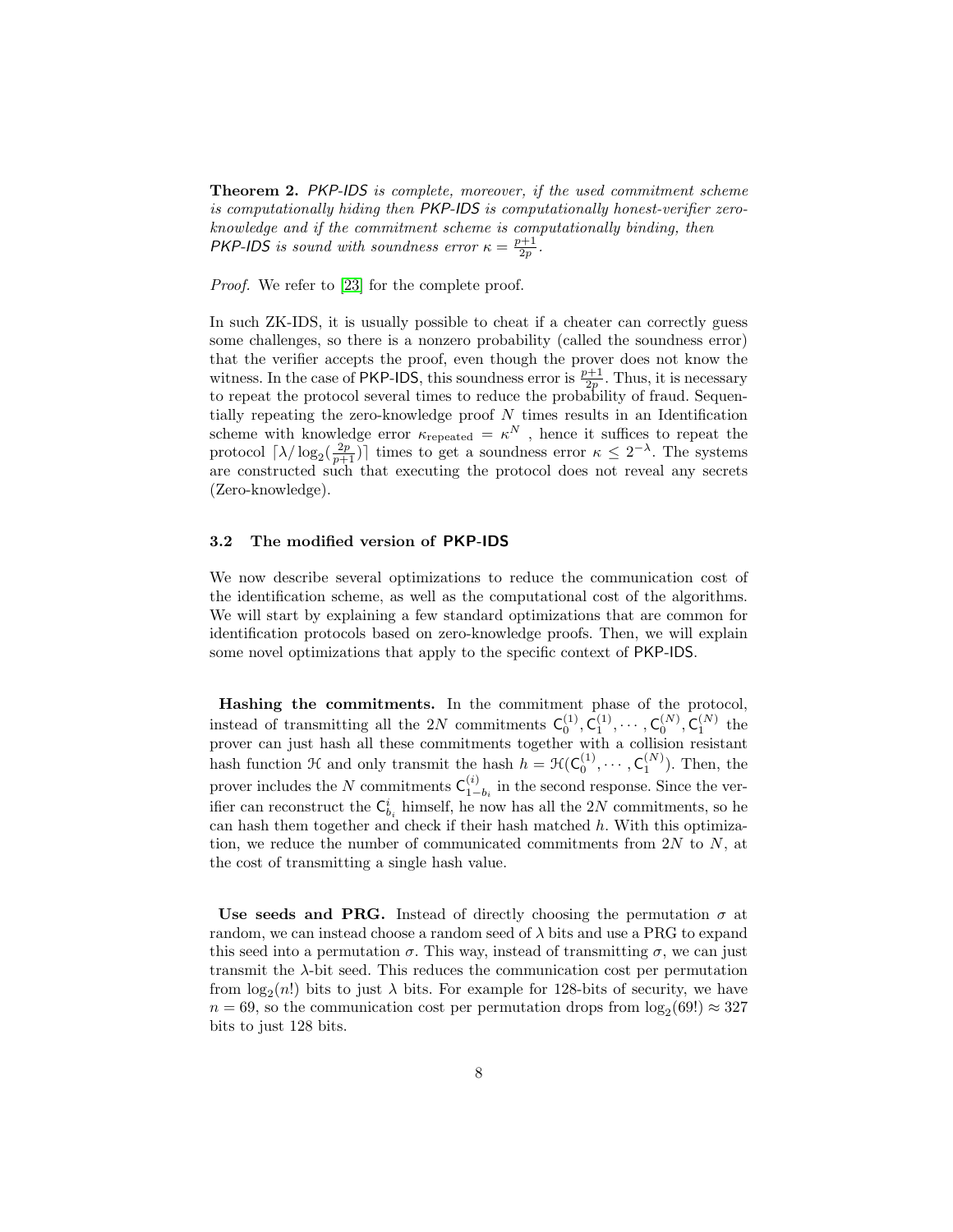Matrix A in systematic form. Now we get to the PKP-IDS-specific optimizations. With high probability, we can perform elementary row operations on **A** to put it in the form  $(I_m \mathbf{A}')$ , for some  $(n - m)$ -by-m matrix **A'**. Since row operations do not affect the right kernel of A, we can just choose the matrix A of this form during key generation, without affecting the security of the scheme. This makes the protocol more efficient because multiplying by a matrix of this form requires only  $(n - m) * m$  multiplications instead of  $n * m$  multiplications for a general matrix multiplication.

Optimizing key generation. It is of course not very efficient to include in the public key the matrix  $\mathbf{A} = [\mathbf{c_i^A}, \; \mathbf{i} \in \{1, \cdots, \mathbf{n}\}]$ , where  $c_i^A$  is the *i*-th column of A. The first idea is to just pick a random seed, and use a PRG to expand this seed to obtain the matrix A. The public key then consists of a random seed, and the vector  $\bf{v}$  of length n. However, we can do slightly better than this. We can use a seed to generate  $A^*$  which is formed by the first  $n-1$  columns  $c_1^A, \cdots, c_{n-1}^A$ of **A** and the vector v. Then we pick a random permutation  $\pi$ , and we solve for the last column  $c_n^A$  of **A** such that  $\mathbf{v}_\pi$  is in the right kernel of **A**. Now the public key only consists of a seed and a vector of length  $m$  (instead of a vector of length n). Another important advantage of this approach is that we do not need to do Gaussian elimination this way (and if fact this was the motivation behind this optimization). The optimized key generation procedure is given in Alg. [3.](#page-8-0)

<span id="page-8-0"></span>

| Algorithm 3 $KeyGEN(n,m,p)$                                                                 |
|---------------------------------------------------------------------------------------------|
| $sk. seed \leftarrow$ Randomly sample $\lambda$ bits                                        |
| $(\text{seed}_{\pi}, \text{pk}.\text{seed}) \leftarrow \text{PRG}_0(\text{sk}.\text{seed})$ |
| $\pi \leftarrow PRG_1(seed_{\pi})$                                                          |
| $(\mathbf{A}^*, \mathbf{v}) \leftarrow \textsf{PRG}_2(pk.seed)$                             |
| Compute $c_n^A$ from $A^*$ and $v_\pi$                                                      |
| $sk \leftarrow sk.seed$                                                                     |
| $pk \leftarrow (pk.seed, c_n^A)$                                                            |
| Return (pk, sk)                                                                             |

Sending seeds instead of permutations. Because of the second optimization, we can send a  $\lambda$ -bit seed instead of  $\sigma$ , if the challenge bit  $b = 0$ . However, in the case  $b = 1$ , we still need to send the permutation  $\pi\sigma$ , because we cannot generate both  $\sigma$  and  $\pi\sigma$  with a PRG. However, this problem can be solved. We can generate  $\mathbf{r}_{\sigma}$  with a PRG, and then we can send this seed instead of  $\pi\sigma$ . This seed can be used to compute  $\pi\sigma$ , because if the verifier knows **z** and  $\mathbf{r}_{\sigma}$ , then he can compute  $\mathbf{z}-\mathbf{r}_{\sigma} = c\mathbf{v}_{\pi\sigma}$ . And since **v** and c are known, it is easy to recover  $\pi\sigma$ from  $c\mathbf{v}_{\pi\sigma}$  (we choose the parameters such that the entries of v are all distinct, so there is a unique permutation that maps **v** to  $\mathbf{v}_{\pi\sigma}$ ). Moreover, sending the seed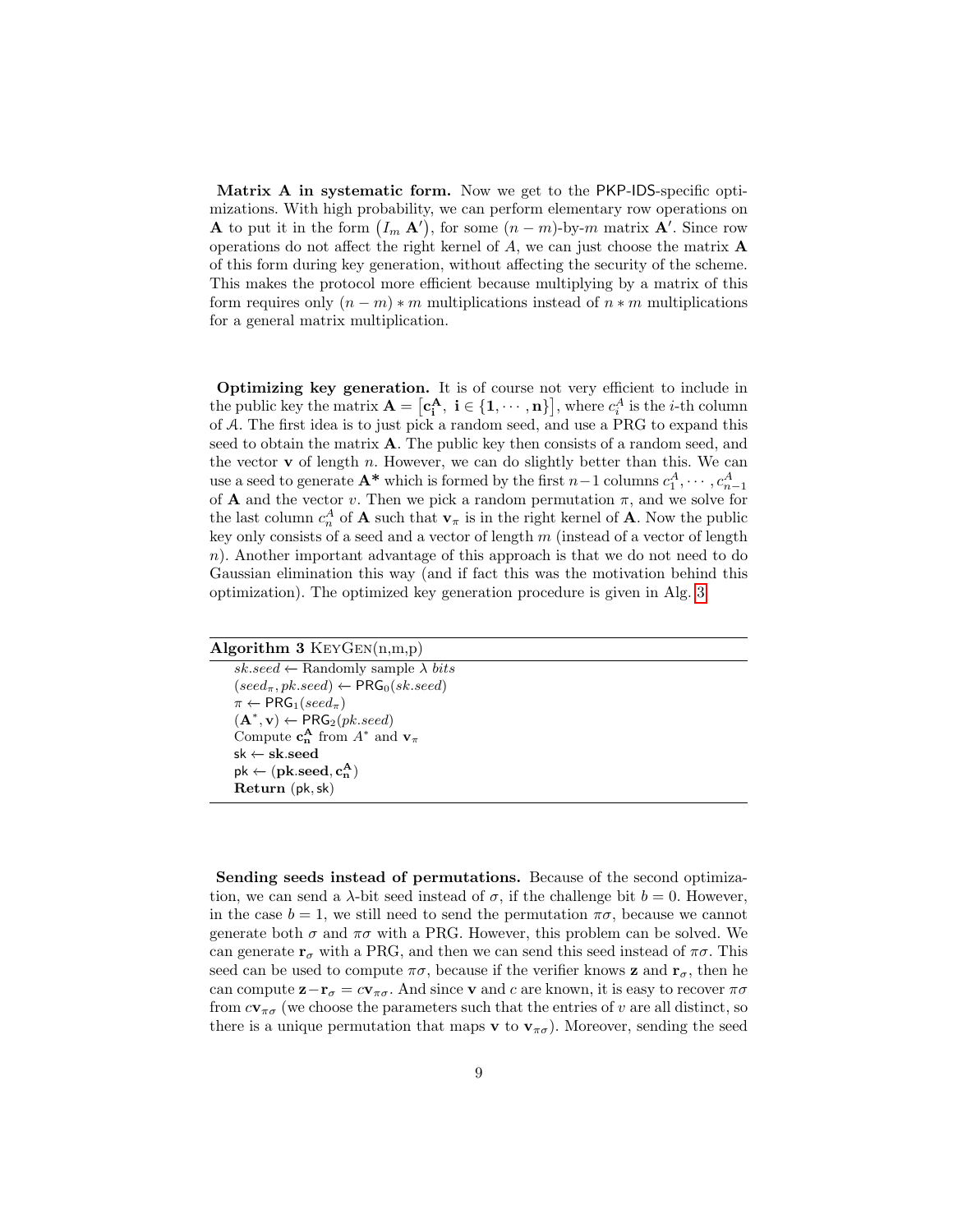for  $r_{\sigma}$  does not reveal more information than sending  $\pi\sigma$ , because given **z** and  $\pi\sigma$  it is trivial to compute  $\mathbf{r}_{\sigma}$ , so this optimization does not affect the security of the scheme. However, there is a problem: If  $c = 0$ , then the  $c\mathbf{v}_{\pi\sigma} = 0$ , and so the verifier cannot recover  $\pi\sigma.$  To solve this problem we just restrict the challenge space to  $\mathbb{F}_p \setminus \{0\}$ . This increases the soundness error to  $\frac{p}{2p-2}$  (instead of  $\frac{p+1}{2p}$ ), but this is not a big problem. An important advantage of this optimization is that the signature size is now constant. Without this optimization, a response to the challenge  $b = 0$  would be smaller than a response to  $b = 1$ . But with the optimization, the second response is always a random seed, regardless of the value of b. We summarize the one round of the optimized IDS modified version in Algorithm [4.](#page-9-0)

<span id="page-9-0"></span>

| Algorithm 4 The modified 5-pass of PKP-IDS                                                                                                                                                                                                                                                                                                           |                                                       |                                                                                                                                                                                                                                                                                                                                                                                                                                                                                       |  |  |  |  |
|------------------------------------------------------------------------------------------------------------------------------------------------------------------------------------------------------------------------------------------------------------------------------------------------------------------------------------------------------|-------------------------------------------------------|---------------------------------------------------------------------------------------------------------------------------------------------------------------------------------------------------------------------------------------------------------------------------------------------------------------------------------------------------------------------------------------------------------------------------------------------------------------------------------------|--|--|--|--|
| $P(\mathsf{sk}, \mathsf{pk})$                                                                                                                                                                                                                                                                                                                        |                                                       | $V$ (pk)                                                                                                                                                                                                                                                                                                                                                                                                                                                                              |  |  |  |  |
| seed <sub>0</sub> , seed <sub>1</sub> $\xleftarrow{\$}$ {0, 1} <sup><math>\lambda</math></sup><br>$\sigma \leftarrow \textsf{PRG}_1(seed_{\sigma})$<br>$\mathbf{r}_{\sigma} \leftarrow \mathsf{PRG}_2(\mathbf{r}_{\sigma}.seed)$<br>$C_0 \leftarrow \text{Com}(\sigma, \mathbf{Ar})$<br>$C_1 \leftarrow \text{Com}(\pi \sigma, \mathbf{r}_{\sigma})$ |                                                       |                                                                                                                                                                                                                                                                                                                                                                                                                                                                                       |  |  |  |  |
|                                                                                                                                                                                                                                                                                                                                                      | $\xrightarrow{C_0, C_1}$<br>$\leftarrow$ <sup>c</sup> | $c \stackrel{\$}{\leftarrow} \mathbb{F}_p \setminus \{0\}$                                                                                                                                                                                                                                                                                                                                                                                                                            |  |  |  |  |
| $\mathbf{z} \leftarrow \mathbf{r}_{\sigma} + c \mathbf{v}_{\pi\sigma}$                                                                                                                                                                                                                                                                               | $\stackrel{z}{\longrightarrow}$                       | $b \xleftarrow{\$} \{0,1\}$                                                                                                                                                                                                                                                                                                                                                                                                                                                           |  |  |  |  |
| $\mathsf{rsp} \leftarrow \mathsf{seed}_b$                                                                                                                                                                                                                                                                                                            | $\boldsymbol{b}$                                      |                                                                                                                                                                                                                                                                                                                                                                                                                                                                                       |  |  |  |  |
|                                                                                                                                                                                                                                                                                                                                                      | $\xrightarrow{rsp}$                                   | if $b=0$ then<br>$\sigma \leftarrow \text{PRG}_1(\text{rsp})$<br>accept if $C_0 = \text{Com}(\sigma, A\mathbf{z}_{\sigma^{-1}})$<br>else<br>$\mathbf{r}_{\sigma} \leftarrow \mathsf{PRG}_2(\mathsf{rsp})$<br>if $\mathbf{z} - \mathbf{r}_{\sigma}$ is not a permutation of cv<br>then<br>Return reject<br>else<br>Let $\rho \in S_n$ such that $c\mathbf{v}_{\rho} = \mathbf{z} - \mathbf{r}_{\sigma}$ .<br>end if<br>accept if $C_1 = \text{Com}(\rho, \mathbf{r}_\sigma)$<br>end if |  |  |  |  |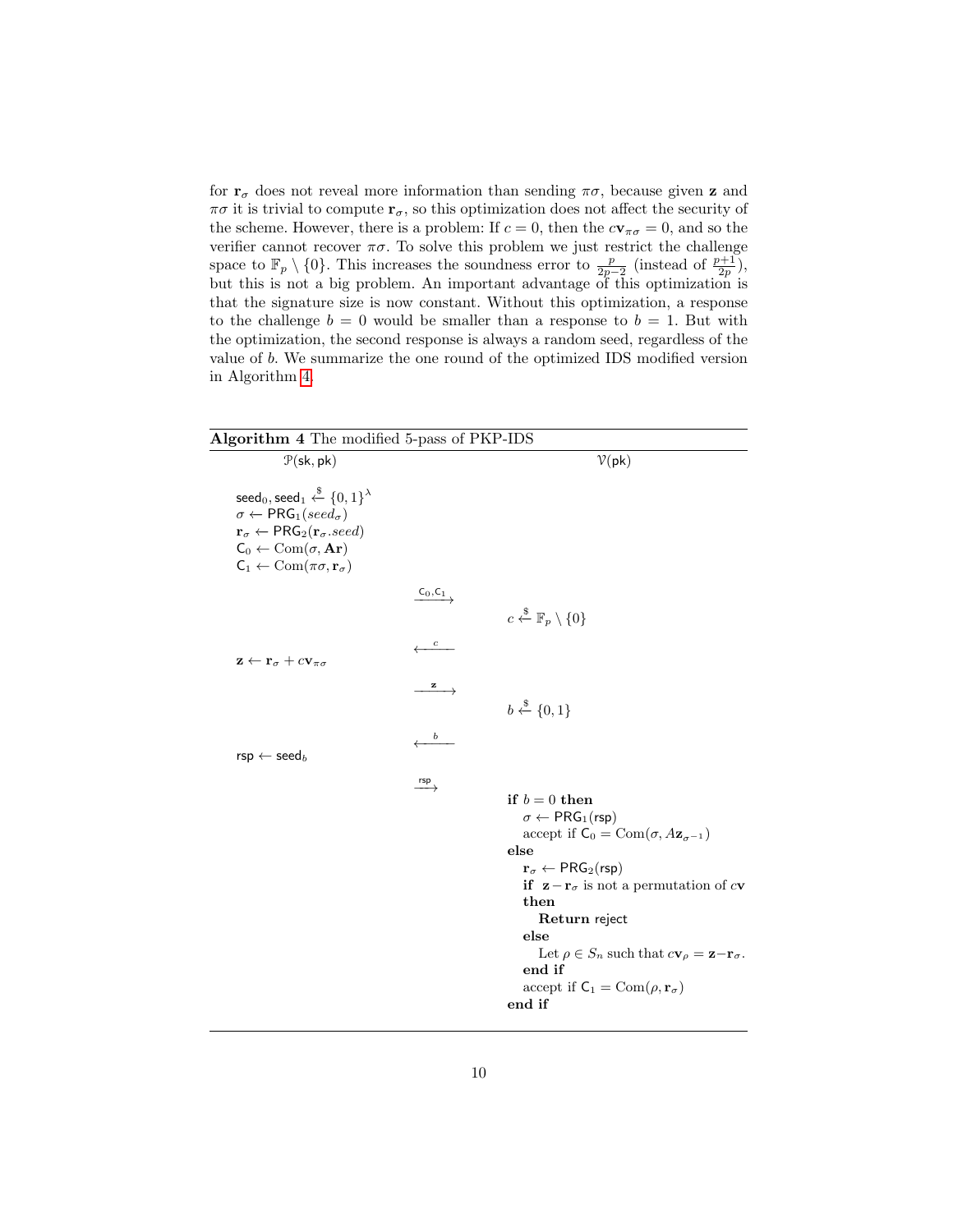#### 3.3 Security proof of the optimized Scheme

**Theorem 3.** – The modified version of  $PKP$ -IDS is complete.

- If the commitment scheme is computationally binding, then the scheme is sound with soundness error  $\kappa = \frac{p}{2p-2}$ .
- If the used commitment scheme is computationally hiding and the output of  $PRG_1$  and  $PRG_2$  is indistinguishable from uniform randomness, then the scheme is computationally honest-verifier zero-knowledge.

*Proof.* Completeness. In the case  $b = 0$ , if the prover acts honestly, then the commitment check will succeed if  $\mathbf{Ar} = \mathbf{Az}_{\sigma}^{-1} = \mathbf{A}(\mathbf{r} + \mathbf{v}_{\pi\sigma\sigma^{-1}})$ , which holds if and only if  ${\bf Av}_{\pi}=0$ . Therefore, if  $\pi$  is a solution to the PKP problem, then the verifier will accept the transcript. In an honest execution with  $b = 1$  the verifier will always accept, regardless of whether  $\pi$  was a solution to the PKP problem or not.

**Soundness.** First, we prove that the scheme has a  $q2$ -extractor [\[24\]](#page-20-5). That is, we show that, given four accepted transcripts  $(C_0, C_1, c^{(i)}, \mathbf{z}^{(i)}, b^{(i)}, \text{rsp}^{(i)})$  for i from 1 to 4, such that

$$
c^{(1)} = c^{(2)} \neq c^{(3)} = c^{(4)}
$$
  

$$
\mathbf{z}^{(1)} = \mathbf{z}^{(2)} \quad \mathbf{z}^{(3)} = \mathbf{z}^{(4)}
$$
  

$$
b^{(1)} = b^{(3)} \neq b^{(2)} = b^{(4)}
$$

one can efficiently extract a solution for the PKP problem.

By relabeling the transcripts if necessary, we can assume that  $b^{(1)} = b^{(3)} = 0$ and  $b^{(2)} = b^{(4)} = 1$ . Let us first look at transcripts 1 and 3. Let  $\sigma = \text{PRG}_1(\text{rsp}^{(1)})$ and  $\sigma' = \text{PRG}_1(\text{rsp}^{(3)})$ , and let  $\mathbf{x} = \mathbf{Az}_{\sigma^{-1}}^{(1)}$  and  $\mathbf{x}' = \mathbf{Az}_{\sigma'^{-1}}^{(3)}$ . Then, because both transcripts are accepted, we have

$$
C_0 = \text{Com}(\sigma, \mathbf{x}) = \text{Com}(\sigma', \mathbf{x}').
$$

Therefore, the computationally binding property of Com implies that with overwhelming probability we have  $\sigma = \sigma'$  and  $\mathbf{x} = \mathbf{x}'$ .

Now, lets look at transcripts 2 and 4. Let  $y = PRG_2(rsp^{(2)})$  and  $y' =$  $PRG_2$ (rsp<sup>(4)</sup>). Since both transcripts are accepted, we know that  $z^{(2)} - y$  and  $\mathbf{z}^{(4)} - \mathbf{y}'$  are permutations of  $c^{(2)}\mathbf{v}$  and  $c^{(4)}\mathbf{v}$  respectively. Let  $\rho$  and  $\rho'$  be the permutations such that  $c^{(2)}\mathbf{v}_{\rho} = \mathbf{z}^{(2)} - \mathbf{y}$  and  $c^{(4)}\mathbf{v}'_{\rho} = \mathbf{z}^{(4)} - \mathbf{y}'$ . Since both transcripts are accepted, we have

$$
C_1 = \mathsf{Com}(\rho, y) = \mathsf{Com}(\rho', y')\,,
$$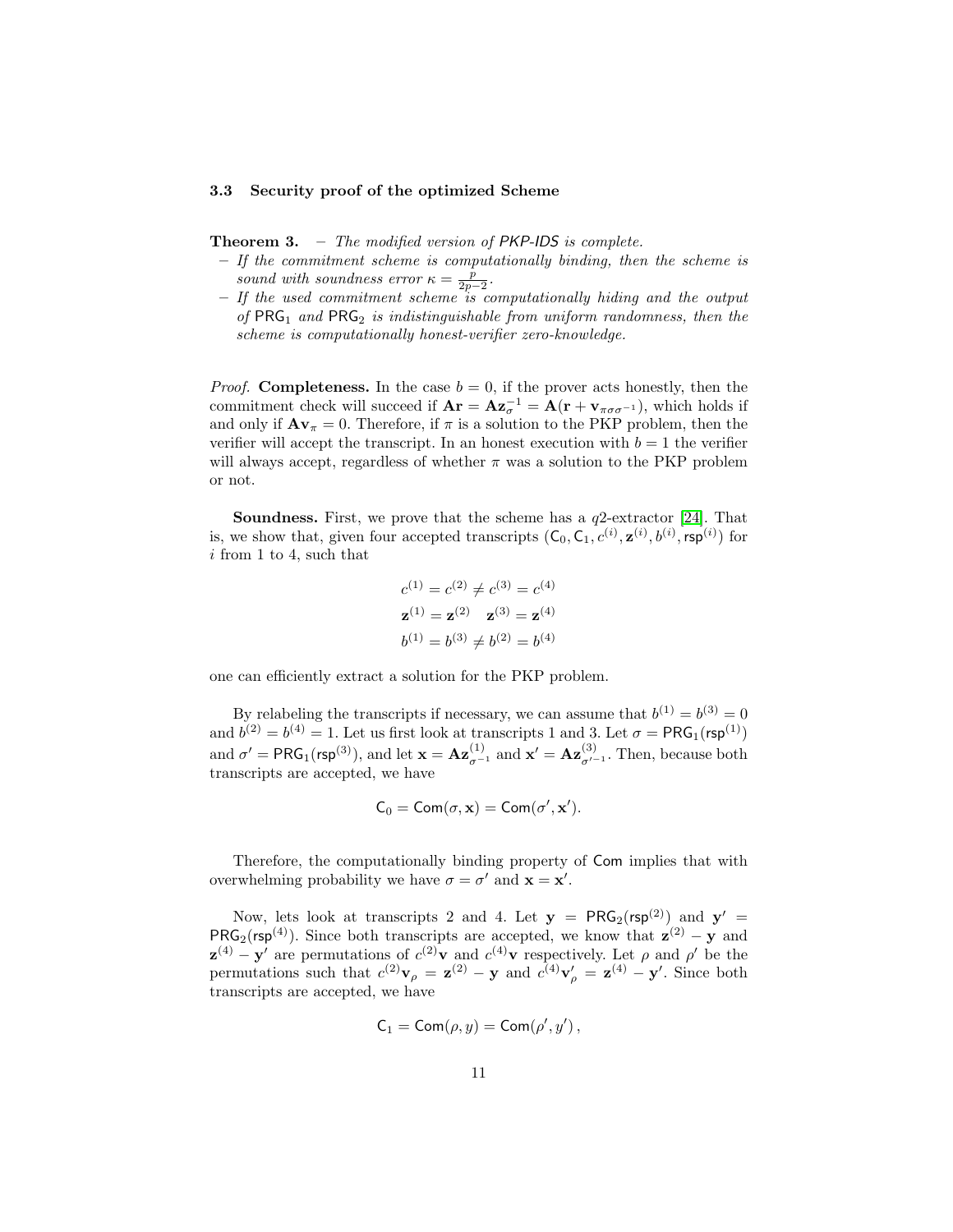so the computationally binding property of Com implies that with overwhelming probability we have  $\rho = \rho'$  and  $\mathbf{y} = \mathbf{y}'$ . Now, we put everything together to get

$$
0 = \mathbf{A} (\mathbf{z}_{\sigma^{-1}}^{(1)} - \mathbf{z}_{\sigma^{-1}}^{(3)})
$$
  
=  $\mathbf{A} (\mathbf{z}_{\sigma^{-1}}^{(2)} - \mathbf{z}_{\sigma^{-1}}^{(4)})$   
=  $\mathbf{A} (c^{(2)} \mathbf{v}_{\rho \sigma^{-1}} - \mathbf{y}_{\sigma^{-1}} - c^{(4)} \mathbf{v}_{\rho \sigma^{-1}} + \mathbf{y}_{\sigma^{-1}})$   
=  $(c^{(2)} - c^{(4)}) \mathbf{A} \mathbf{v}_{\rho \sigma^{-1}}.$ 

Since  $c^{(2)} - c^{(4)}$  is nonzero, this means that  $\rho \sigma^{-1}$  is a solution to the permuted kernel problem. Moreover the extractor can efficiently extract this solution, because he can extract  $\rho$  from either transcript 2 or 4, and he can extract  $\sigma$  from either transcript 1 or 3.

It is known that 2q-extractability implies soundness with error  $\frac{q+1}{2q}$ , where  $q$  is the size of the first challenge space [\[22,](#page-20-4)[24\]](#page-20-5). In our case, the first challenge space has  $p-1$  elements, so the optimized IDS has soundness error  $\frac{p}{2p-2}$ .

Honest-Verifier Zero-knowledge. To prove Honest-Verifier Zero-Knowledge we construct a simulator that outputs transcripts that are computationally indistinguishable from transcripts of honest executions of the identification scheme. First, the simulator picks a uniformly random value  $c \in \mathbb{F}_p \setminus \{0\}$  and a uniformly random bit b. We treat the cases  $b = 0$  and  $b = 1$  separately.

**Case**  $b = 0$ : The simulator picks a random seed seed<sub>0</sub>, a uniformly random vector **z**, and computes  $\sigma = PRG_1$ (seed<sub>0</sub>) and  $C_0 = Com(\sigma, Az)$ . The simulator also commits to a dummy value to get  $C_1$ . Now the simulator outputs  $(C_0, C_1, c, z, b, \text{seed}_{\sigma}).$ 

This distribution is indistinguishable from honestly generated transcripts with  $b = 0$ . Indeed, the values c, **z**, seed<sub>0</sub> are indistinguishable from uniformly random in both the simulated transcripts and the honest transcripts (here we use the assumption that the output of  $PRG_2$  is indistinguishable from the uniform distribution). The first commitment  $C_0 = \text{Com}(\sigma, \mathbf{Az}_{\sigma^{-1}})$  is a function of  $\mathsf{seed}_0$  and  $\mathbf{z}$ , so it also has the same distribution in the simulated and the honest transcripts. Finally, the commitment  $C_1$  is never opened, so the computationally hiding property of Com guarantees that  $C_1$  in the simulated transcript is computationally indistinguishable from the  $C_1$  in an honest transcript.

**Case**  $b = 1$ : The simulator picks a uniformly random seed seed<sub>1</sub> and a uniformly random permutation  $\rho$  and computes  $\mathbf{r}_{\sigma} = \textsf{PRG}_2(\textsf{seed}_1), z = c\mathbf{v}_{\rho} + \mathbf{r}_{\sigma}$ and  $C_1 = \text{Com}($ ). The simulator also commits to a dummy value to produce a commitment  $C_0$ , then the simulator outputs the transcript  $(C_0, C_1, c, \mathbf{z}, b, \mathsf{seed}_1)$ .

We now show that the simulated transcripts are indistinguishable from honestly generated transcripts with  $b = 1$ . It is clear that c and seed<sub>1</sub> are uniformly random in both the simulated transcripts and the honestly generated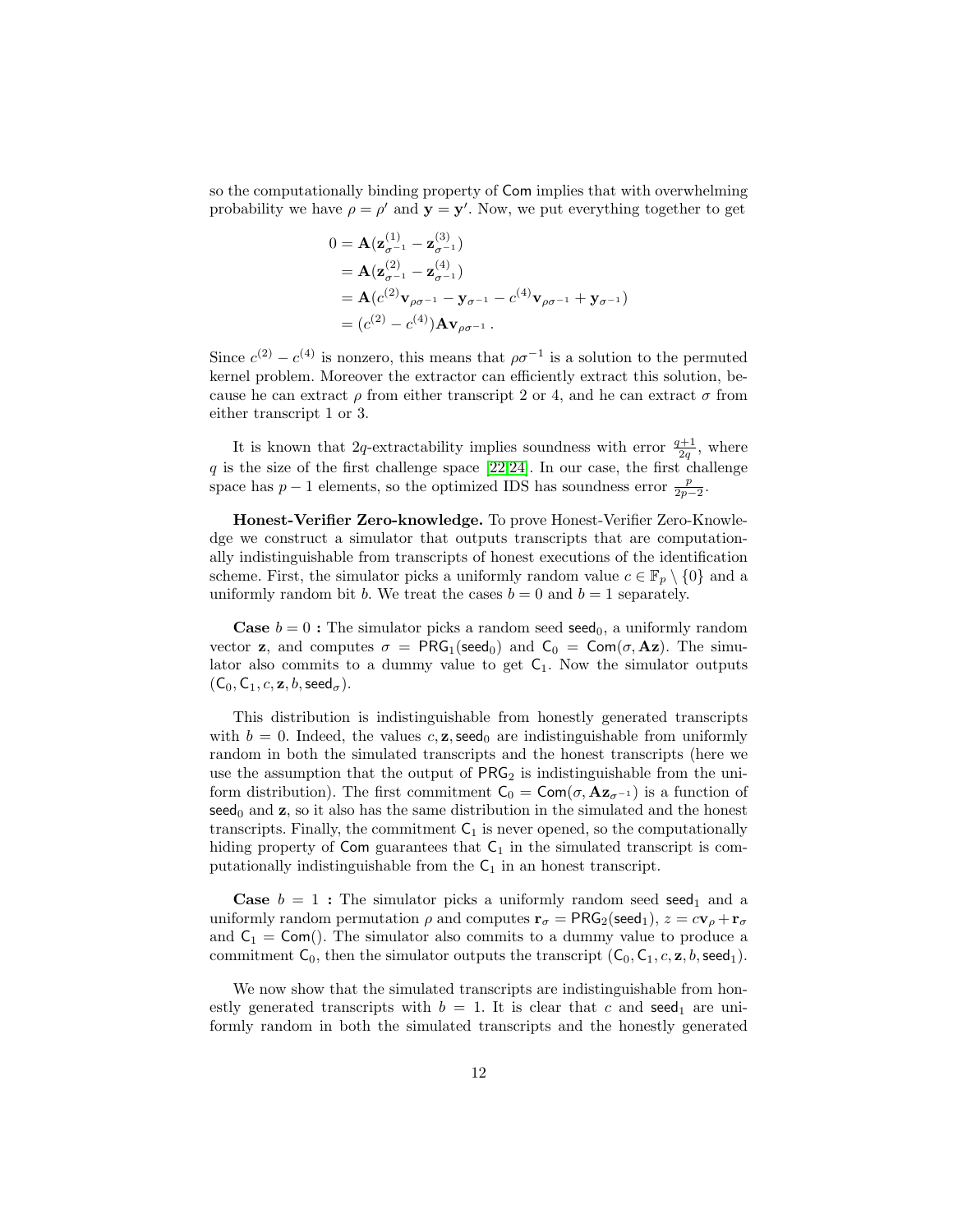transcripts. Moreover, in both the simulated and the real transcripts, z is equal to PRG<sub>2</sub>(seed<sub>1</sub>) +  $c\mathbf{v}_{\rho}$ , and  $C_1 = \text{Com}(\rho, PRG_2(\text{seed}_1))$  where  $\rho$  is indistinguishable from a uniformly random permutation (here we need the assumption that the output of  $PRG_1$  is indistinguishable from a uniformly random permutation). Therefore  $z$  and  $C_1$  have the same distribution in the simulated and the honest transcripts. Finally, the computationally hiding properties of Com guarantee that the value of  $C_0$  in the simulated transcripts is indistinguishable from that of  $C_0$  in honestly generated transcripts.

#### <span id="page-12-0"></span>3.4 Communication cost

We can now provide the communication complexity of  $N$  rounds of the modified IDS, of which the soundness error is  $\left(\frac{p}{2p-2}\right)^N$ . The commitment consists of a single hash value, which is only  $2\lambda$  bits. The first response consists of N vectors of length *n* over  $\mathbb{F}_p$ , so this costs  $Nn\lceil \log_2 p \rceil$  bits of communication. Lastly, the second responses consist of N random  $\lambda$ -bit seeds, N commitments (which consist of 2 $\lambda$  bits each) and N commitment random strings (which consist of  $\lambda$ bits each), so this costs  $4N\lambda$  bits of communication. In total, the communication cost (ignoring the challenges) is

$$
2\lambda + N\left(n\left\lceil \log_2 p\right\rceil + 4\lambda\right).
$$

## 4 Digital signature scheme (DSS) based on PKP

We present here the main contribution of this work which is to construct a digital signature scheme, based on the PKP problem, from the optimized IDS defined in Section [3.](#page-5-0) This is simply a direct application of the well-known Fiat Shamir transformation [\[9\]](#page-19-1).

The key generation algorithm is identical to the key generation algorithm for the identification scheme. To sign a message  $m$ , the signer executes the first phase of the commitment scheme to get a commitment com. Then he derives the first challenge  $\mathbf{c} = (c_1, \dots, c_N)$  from m and com by evaluating a hash function  $\mathcal{H}_1(m||com)$ . Then he does the next phase of the identification protocol to get the N response vectors  $\text{rep}_1 = (\mathbf{z}^{(1)}, \dots, \mathbf{z}^{(N)})$ . Then he uses a second hash function to derive  $\mathbf{b} = (b_1, \ldots, b_N)$  from m, com and rsp<sub>1</sub> as  $\mathcal{H}_2(m||\text{com}, \text{rsp}_1)$ . Then he finishes the identification protocol to obtain the vector of second responses  $\mathsf{rsp}_2 = (\mathsf{rsp}^{(1)}, \cdots, \mathsf{rsp}^{(N)})$ . Then, the signature is simply (com,  $\mathsf{rsp}_1, \mathsf{rsp}_2$ ).

To verify a signature  $(\textsf{com}, \textsf{rsp}_1, \textsf{rsp}_2)$  for a message m, the verifier simply uses the hash function  $\mathcal{H}_1$  and  $\mathcal{H}_2$  to obtain **c** and **b** respectively. Then, he verifies that  $(\text{com}, \text{c}, \text{rsp}_1, \text{b}, \text{rsp}_2)$  is a valid transcript of the identification protocol.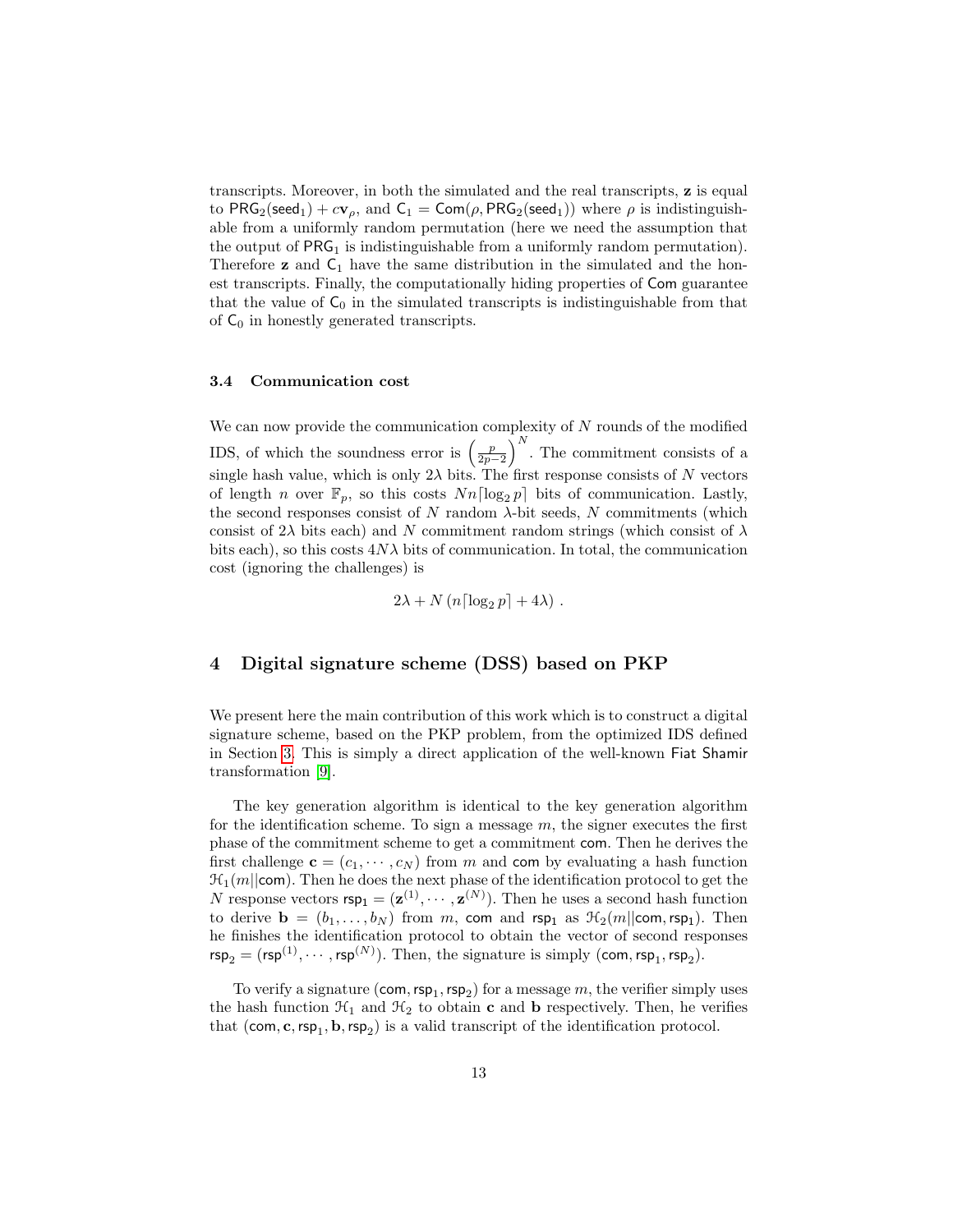Algorithm 5  $Sign(sk, m)$ 

<span id="page-13-0"></span>1: derive  $\mathbf{A}, \mathbf{v}$  and  $\pi$  from sk. 2: for  $i$  from 1 to  $N$  do 3: pick  $\lambda$ -bit seeds seed $_0^{(i)}$  and seed $_1^{(i)}$  uniformly at random  $4: \quad \sigma^{(i)} \leftarrow \mathsf{PRG}_1(\mathsf{seed}_0^{(i)})$  $5: \quad \mathbf{r}_{\sigma}^{(i)} \leftarrow \mathsf{PRG}_2(\mathsf{seed}_1^{(i)})$ 6:  $C_0^{(i)} = \text{Com}\big(\sigma^{(i)}, \mathbf{Ar}^{(i)}\big),$ 7:  $\mathsf{C}_1^{(i)} = \text{Com}\big(\pi\sigma^{(i)}, \mathbf{r}_{\sigma}^{(i)}\big).$ 8: end for  $9: \; {\sf com} := \mathfrak{H}_{\sf com}\bigl( {\sf C}_0^{(1)}, \; {\sf C}_1^{(1)}, \cdots, {\sf C}_0^{(N)}, \; {\sf C}_1^{(N)} \bigr)$ 10:  $c^{(1)}, \cdots, c^{(N)} \leftarrow \mathcal{H}_1(m||com)$ (1)  $c^i \in \mathbb{F}_p \setminus \{0\}$ 11: for  $i$  from 1 to  $N$  do  $12:$  $f^{(i)} \leftarrow \mathbf{r}_{\sigma}^{(i)} + c^{(i)} \mathbf{v}_{\pi \sigma^{(i)}}$ 13: end for 14:  $\mathsf{rsp}_1 \leftarrow (\mathbf{z}^{(1)}, \cdots, \mathbf{z}^{(N)})$ 15:  $b^{(1)}, \cdots, b^{(N)} \leftarrow \mathcal{H}_2(m||\textsf{com}||\textsf{rsp}_1)$ 16: for  $i$  from 1 to  $N$  do  $17: \quad \mathsf{rsp}_2^{(\mathsf{i})} \leftarrow (\mathsf{seed}_{b^{(\mathsf{i})}}^{(i)} || \mathsf{C}_{1-}^{(\mathsf{i})}$  $\binom{(i)}{1-b^{(i)}}$ 18: end for 19:  $\mathsf{rsp}_2 \leftarrow (\mathsf{rsp}_2^{(1)}, \cdots, \mathsf{rsp}_2^{(N)})$  $20:$   $\bf Return$   $(\bf com, \text{rsp}_1, \text{rsp}_2)$ 

## Algorithm 6 Verify $(m, pk, \sigma = (com, rsp_1, rsp_2))$

<span id="page-13-1"></span>1:  $c^{(1)}, \dots, c^{(N)} \leftarrow \mathcal{H}_1(m \mid \text{com}).$ 2:  $b^{(1)}, \cdots, b^{(N)} \leftarrow \mathfrak{H}_2(m||\text{com}||\text{rsp}_1)$ 3: Parse  $\mathsf{rsp}_1$  as  $\mathbf{z}^{(1)}, \cdots, \mathbf{z}^{(N)}$ 4: Parse  $\mathsf{rsp}_2$  as  $\mathsf{seed}^{(1)}, \cdots, \mathsf{seed}^{(N)}, \mathsf{C}_{1-}^{(1)}$  $\mathcal{C}^{(1)}_{1-b^{(1)}}, \cdots, \mathcal{C}^{(N)}_{1-b}$  $1-b^{(N)}$ 5: for  $i$  from 1 to  $N$  do 6: if  $b^{(i)} = 0$  then 7:  $\sigma^{(i)} \leftarrow \mathsf{PRG}_1(\mathsf{seed}^{(i)})$ 8:  $\mathsf{C}_0^{(i)} \leftarrow \text{Com}(\sigma^{(i)}, \mathbf{Az}_{\sigma^{(i)}}^{-1})$ 9: else  $10:$  $\overset{(i)}{\sigma} \leftarrow \mathsf{PRG}_2(\mathsf{seed}^{(i)})$ 11: **if**  $z^{(i)} - r_{\sigma}$  is not a permutation of c**v** then 12: Return reject 13: else 14:  $\pi \sigma^{(i)} \leftarrow$  the permutation that maps  $c\mathbf{v}$  to  $\mathbf{z}^{(i)} - \mathbf{r}_{\sigma}$ . 15: end if 16:  $\mathbf{C}_1^{(i)} \leftarrow \text{Com}(\pi \sigma^{(i)}, \mathbf{r}_\sigma^{(i)})$ 17: end if 18: end for 19:  $\textsf{com}' := \mathfrak{H}_{\textsf{com}} \big( \mathsf{C}_0^{(1)}, \ \mathsf{C}_1^{(1)}, \cdots, \mathsf{C}_0^{(N)}, \ \mathsf{C}_1^{(N)} \big)$ 20: Return accept if and only if  $com = com'$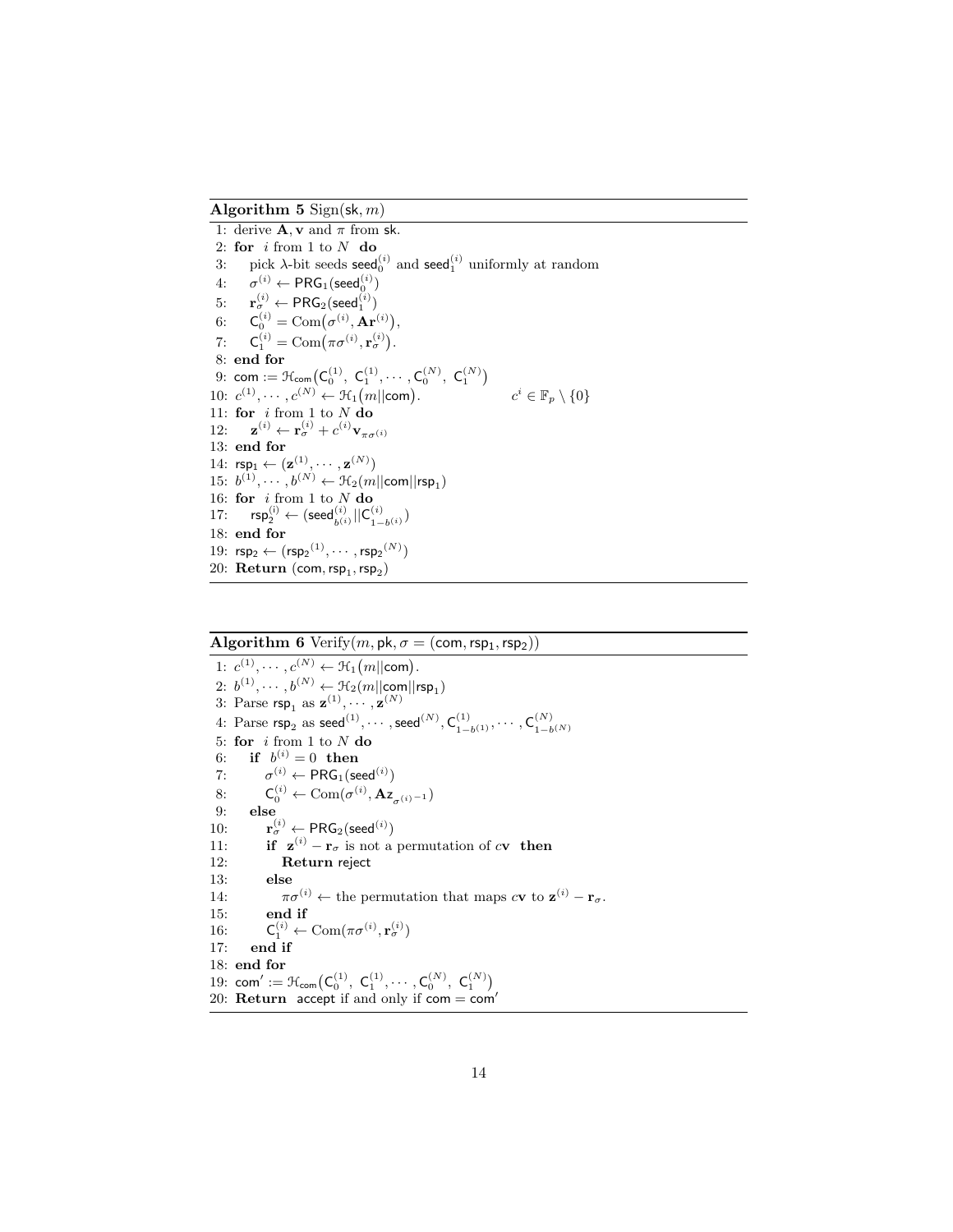The signing and verification algorithms are displayed in Algorithm [5](#page-13-0) and [6](#page-13-1) in more detail.

We then get the same security result as Th. 5.1 in [\[7\]](#page-19-4).

Theorem 4. PKP-DSS is Existential-Unforgeable under Chosen Adaptive Message Attacks (EU-CMA) in the random oracle model, if

- the search version of the Permuted Kernel problem is intractable,
- the hash functions and pseudo-random generators are modeled as random oracles,
- the commitment functions are computationally binding, computationally hiding, and the probability that their output takes a given value is negligible in the security parameter.

The proof is the same as in [\[7\]](#page-19-4).

### 4.1 Generic attack

If the number of iterations N is chosen such that  $(\frac{p}{2p-2})^N \leq 2^{-\lambda}$ , then the cheating probability of the identification protocol is bounded by  $2^{-\lambda}$ . However, a recent attack by Kales and Zaverucha on MQDSS reveals that this does not meant that the Fiat-Shamir signature scheme has  $\lambda$  bits of security [\[16\]](#page-19-9). They give a generic attack that also applies to PKP-DSS. The attack exploits the fact that if an attacker can guess the first challenge or the second challenge, he can produce responses that the verifier will accept. The idea is to split up the attack in two phases. In the first phase, the attacker guesses the values of the  $N$  first challenges, and uses this guess to produce commitments. Then, he derives the challenges from the commitment and he hopes that at least  $k$  of his  $N$  guesses are correct. This requires on average

$$
Cost_1(N,k) = \sum_{i=k}^{N} \left(\frac{1}{p-1}\right)^k \left(\frac{p-2}{p-1}\right)^{N-k} {N \choose k}
$$

trials. In the second phase, the attacker guesses the values of second challenges, and uses these guesses to generate a response. Then he derives the second challenges with a hash function and he hopes that his guess was correct for the  $N - k$ rounds of the identification protocol where he did not guess the first challenge correctly. This requires on average  $2^{N-k}$  tries. Therefore, the total cost of the attack is

$$
\min_{0\leq k\leq N}\mathsf{Cost}_1(N,k)+2^{N-k}.
$$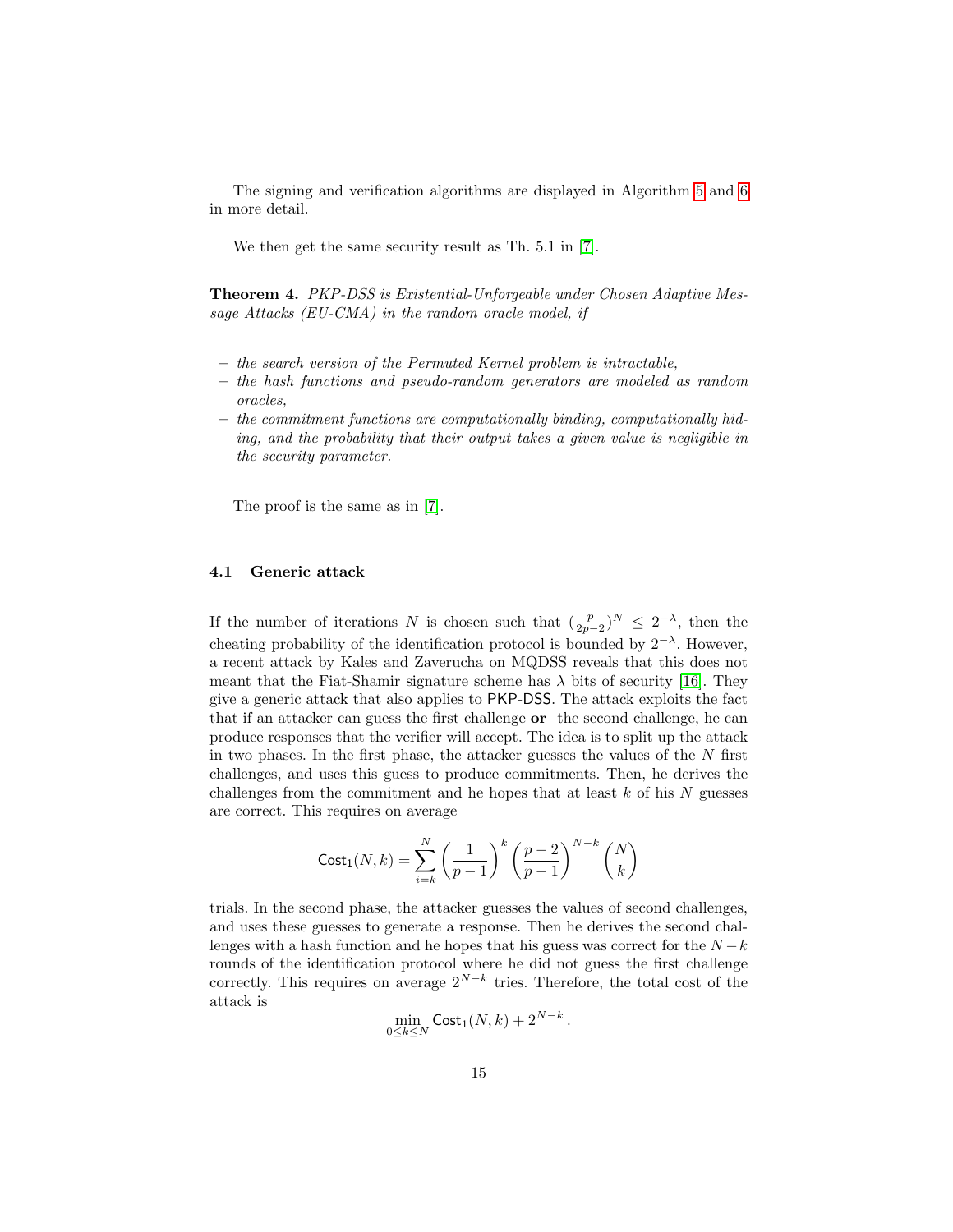## 5 Parameter choice and Implementation

### 5.1 Parameter choice

The PKP-DSS is mainly affected by the following set of parameters:  $(p, n, m)$ . We now explicitly detail the choice of these parameters. Recall that firstly the IDS [\[23\]](#page-20-0) was designed to suit small devices. Thus, Shamir proposed  $p = 251$ . To have an efficient implementation we choose  $p$  to be a prime number close to a power of 2, such as 251, 509 and 4093. A solution of a random instance of PKP is to find a kernel *n*-vector  $(\mathbf{v}_\pi)$  with distinct coordinates in  $\mathbb{F}_p$ . Hence, the probability to find such a vector shouldn't be too small. The probability of an arbitrary vector to be in the kernel of the matrix  $A \in \mathcal{M}_{m \times n}$  whose rank is equal to m, is  $p^{-m}$ . Moreover, if the *n*-vector v has no repeated entries, its orbit under the possible permutations  $\pi$  contains  $n!$  vectors. Thus, to get on average one solution, we have the following constraint:  $n! \approx p^m$ . And finally, using the complexity of Poupard's algorithm [\[18\]](#page-19-7) combined with Patarin-Chauvaud's method (See Section [2.1\)](#page-3-0), triplets of  $(p, n, m)$  were selected matching the security requirements and optimizing the size of the signature. With these parameter choices, the scheme is secure against all the attacks described in [\[17\]](#page-19-2). We pick the value of N just large enough such that

$$
\min_{0 \le k \le N} \text{Cost}_1(N,k) + 2^{N-k} \ge 2^{\lambda},
$$

such that the scheme is secure against the generic attack of Kales and Zaverucha [\[16\]](#page-19-9). The chosen parameter sets for three different security levels are shown in Table [1.](#page-15-0)

<span id="page-15-0"></span>

| Parameter   | Security |      | $\it n$ | m   | <i>Iterations</i> | Attack |
|-------------|----------|------|---------|-----|-------------------|--------|
| Set         | level    |      |         |     |                   | cost   |
| PKP-DSS-128 | 128      | 251  | 69      | 4 I | 157               | 2130   |
| PKP-DSS-192 | 192      | 509  | 94      | 54  | 229               | 0.193  |
| PKP-DSS-256 | 256      | 4093 | 106     |     | 289               | 0.257  |

Table 1. PKP-DSS Parameters sets

### 5.2 Key and signature sizes

**Public key.** A public key consists of the last column  $c_n^A$  of  $A$  and a random seed **pk.seed**, which is used to generate  $A^*$  which is formed by all but the last column of **A** and the vector **v**. Therefore, the public key consist of  $\lambda + m \lfloor \log_2(p) \rfloor$ bits.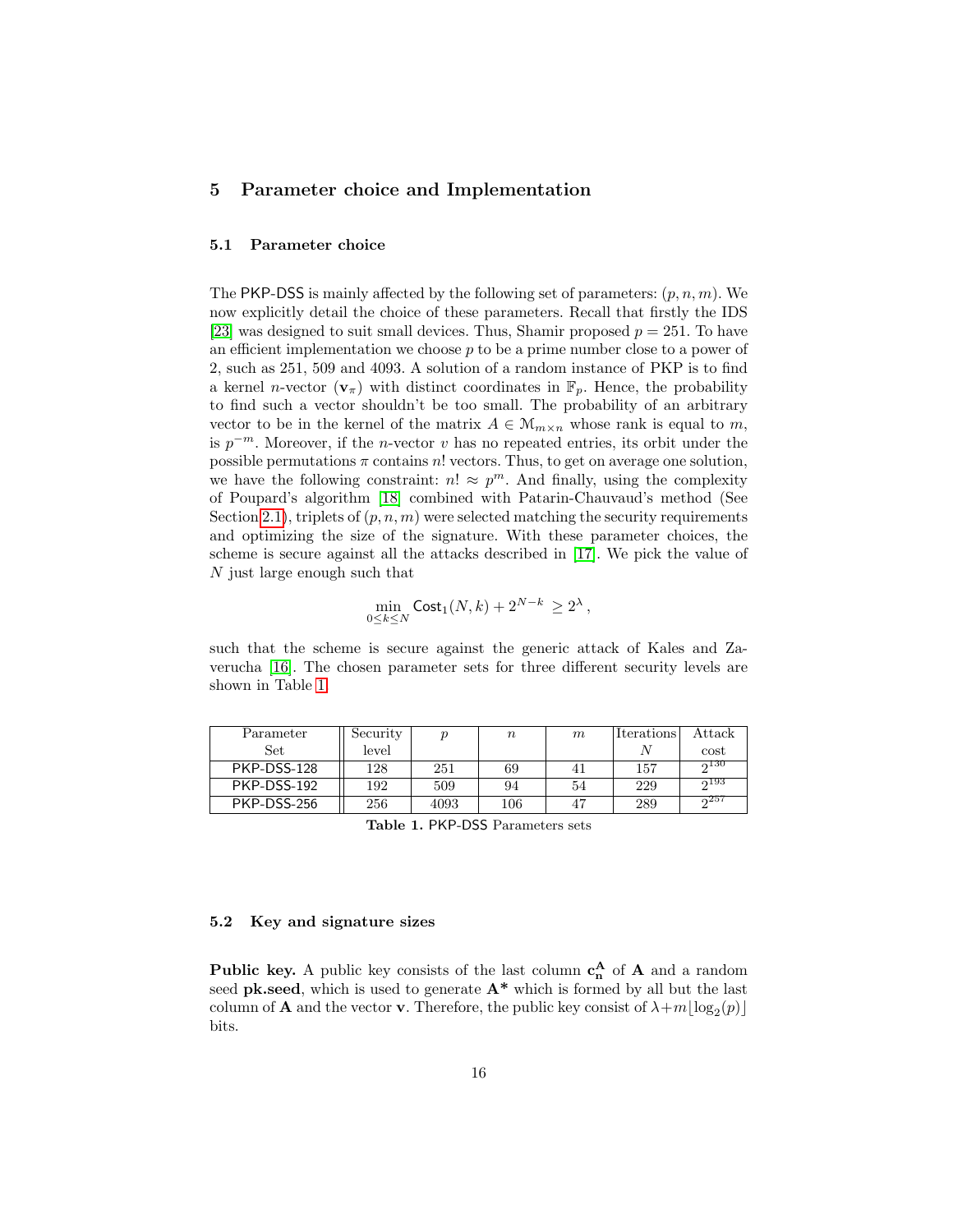Secret key. A secret key is just a random seed pk.seed that was used to seed the key generation algorithm, therefore it consists of only  $\lambda$  bits.

Signature. Finally, a signature consists of a transcript of the identification protocol (excluding the challenges, because they are computed with a hash function). In Sect [3.4](#page-12-0) we calculated that a transcript can be represented with  $2\lambda + N(n \log_2 p + 4\lambda)$  bits, so this is also the signature size.

In Table [2](#page-16-0) we summarize the key and signature sizes for the parameter sets proposed in the previous section.

<span id="page-16-0"></span>

| Security | Parameters           | sk           | pk           | $ \text{sig} $ |
|----------|----------------------|--------------|--------------|----------------|
| level    | (p, n, m, N)         | <b>Bytes</b> | <b>Bytes</b> | Kilobytes      |
| 128      | (251, 69, 41, 157)   | 16           | 57           | 20.4           |
| 192      | (509, 94, 54, 229)   | 24           | 85           | 43.4           |
| 256      | (4093, 106, 47, 289) | 32           | 103          | 76.5           |

Table 2. Key and signature sizes for PKP-DSS with the three proposed parameter sets.

#### 5.3 Implementation

To showcase the efficiency of PKP-DSS and to compare the performance to existing Fiat-Shamir signatures we made a proof-of-concept implementation in plain C. The code of our implementation is available on GitHub at [\[4\]](#page-19-10). We have used SHA-3 as hash function and commitment scheme, and we have used SHAKE128 as extendable output function. The running time of the signing and verification algorithms is dominated by expanding seeds into random vectors and random permutations. This can be sped up by using a vectorized implementation of SHAKE128, and using vector instructions to convert the random bitstring into a vector over  $\mathbb{F}_p$  or a permutation in  $S_n$ . We leave this task for future work.

Making the implementation constant time. Most of the key generation and signing algorithms is inherently constant time (signing branches on the value of the challenge bits b, but this does not leak information because b is public). The only problem was that applying a secret permutation to the entries of a vector, when implemented naively, involves accessing data at secret indices. To prevent this potential timing leak we used the "djbsort" constant time sorting code [\[3\]](#page-18-1). More specifically, (see Alg. [7\)](#page-17-0) we combine the permutation and the vector into a single list of  $n$  integers, where the permutation is stored in the most significant bits, and the entries of the vector are stored in the least significant bits. Then we sort this list of integers in constant time and we extract the permuted vector from the low order bits. Relative to the naive implementation this slows down signing by only 11%. There is no significant slowdown for key generation.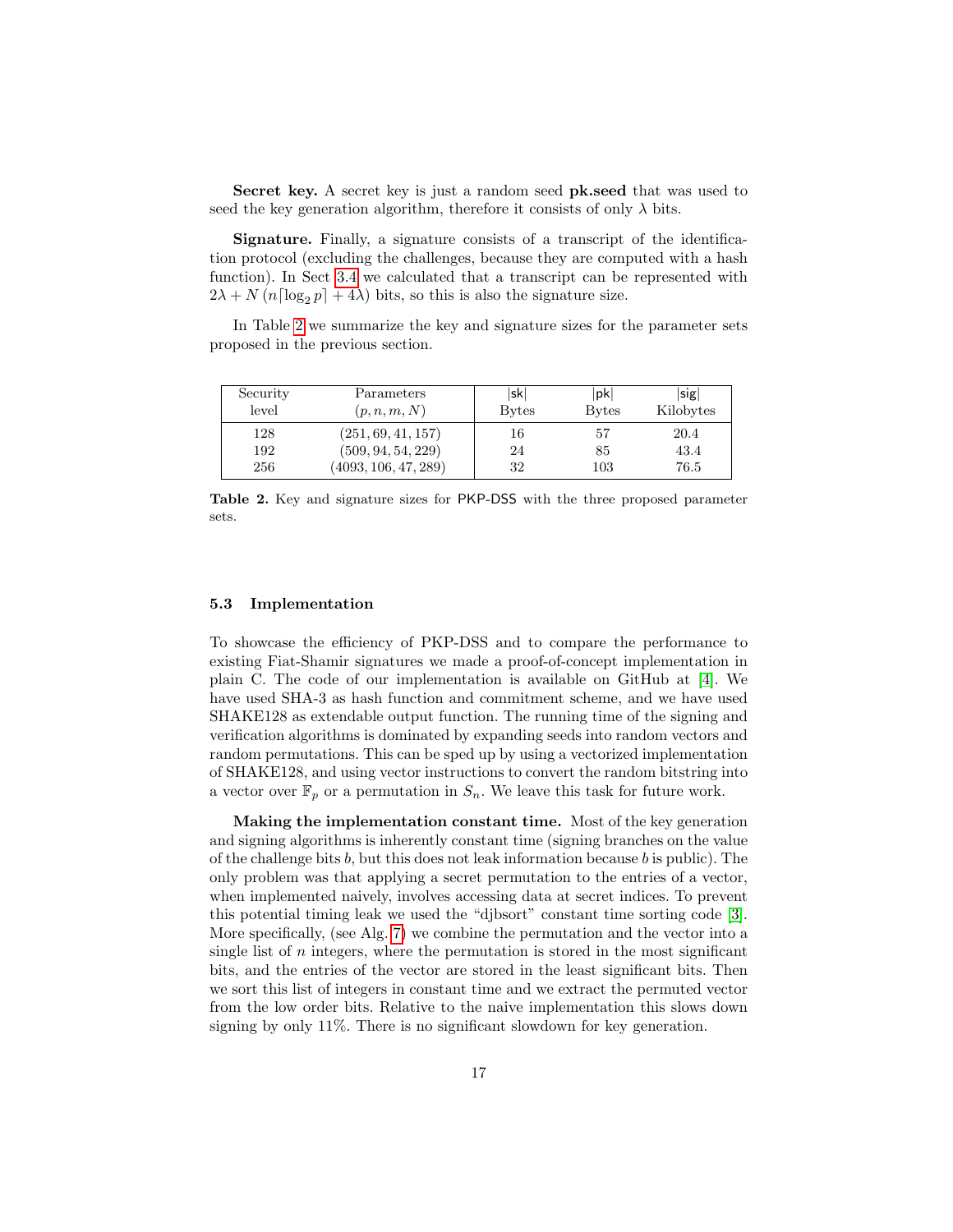**Algorithm 7** Constant time computation of  $v' = v_{\sigma}$ 

<span id="page-17-0"></span>1: Initialize a list of integers  $L \leftarrow \emptyset$ 2:  $L := [\sigma[1] * B + v[1], \cdots, \sigma[n] * B + v[n]],$  where  $B > n$  is a constant 3: sort  $\overline{L}$  in constant time 4:  $v' := [L[1] \mod B, \cdots, L[n] \mod B]$ 5: Return  $v'$ 

### 5.4 Performance results

To measure the performance of our implementation we ran experiments on a laptop with a i5-8250U CPU running at 1.8 GHz. The C code was compiled with gcc version  $7.4.0$  with the compile option  $-03$ . The cycle counts in Table [3](#page-17-1) are averages of 10000 key generations, signings, and verifications.

| Security<br>level | Parameters<br>(p, n, m, N) | KeyGen<br>$10^3$ cycles | Sign<br>$10^3$ cycles | Verify<br>$10^3$ cycles |
|-------------------|----------------------------|-------------------------|-----------------------|-------------------------|
| 128               | (251, 69, 41, 157)         | 72                      | 2518                  | 896                     |
| 192               | (509, 94, 54, 229)         | 121                     | 5486                  | 2088                    |
| 256               | (4093, 106, 47, 289)       | 151                     | 7411                  | 3491                    |

<span id="page-17-1"></span>Table 3. Average cycle counts for key generation, signing and verification, for our implementation of PKP-DSS with the three proposed parameter sets.

#### 5.5 Comparison with existing FS signatures

In Table [4,](#page-18-2) we compare PKP-DSS to MQDSS, Picnic, and Picnic2. We can see that for all the schemes the public and secret keys are all very small. The main differences are signature size and speed. When compared to MQDSS, the signature sizes of PKP-DSS are roughly 30% smaller, while being a factor 14 and 30 faster for signing and verification respectively. Compared to Picnic, the PKP-DSS signatures are roughly 40% smaller, and signing and verification are 4 and 9 times faster respectively. Compared to Picinc2 our scheme is 153 and 170 times faster for signing and verification, but this comes at the cost of 50% larger signatures. Finally, compared to SUSHSYFISH [\[12\]](#page-19-11), a different scheme based on the Permuted Kernel Problem, our scheme is 3.4 and 6.6 times faster, but at the cost of 45% larger signatures.

### 6 Conclusion

We introduce a new post-quantum secure signature scheme PKP-DSS, which is based on a PKP Zero-knowledge identification scheme [\[23\]](#page-20-0). We optimized this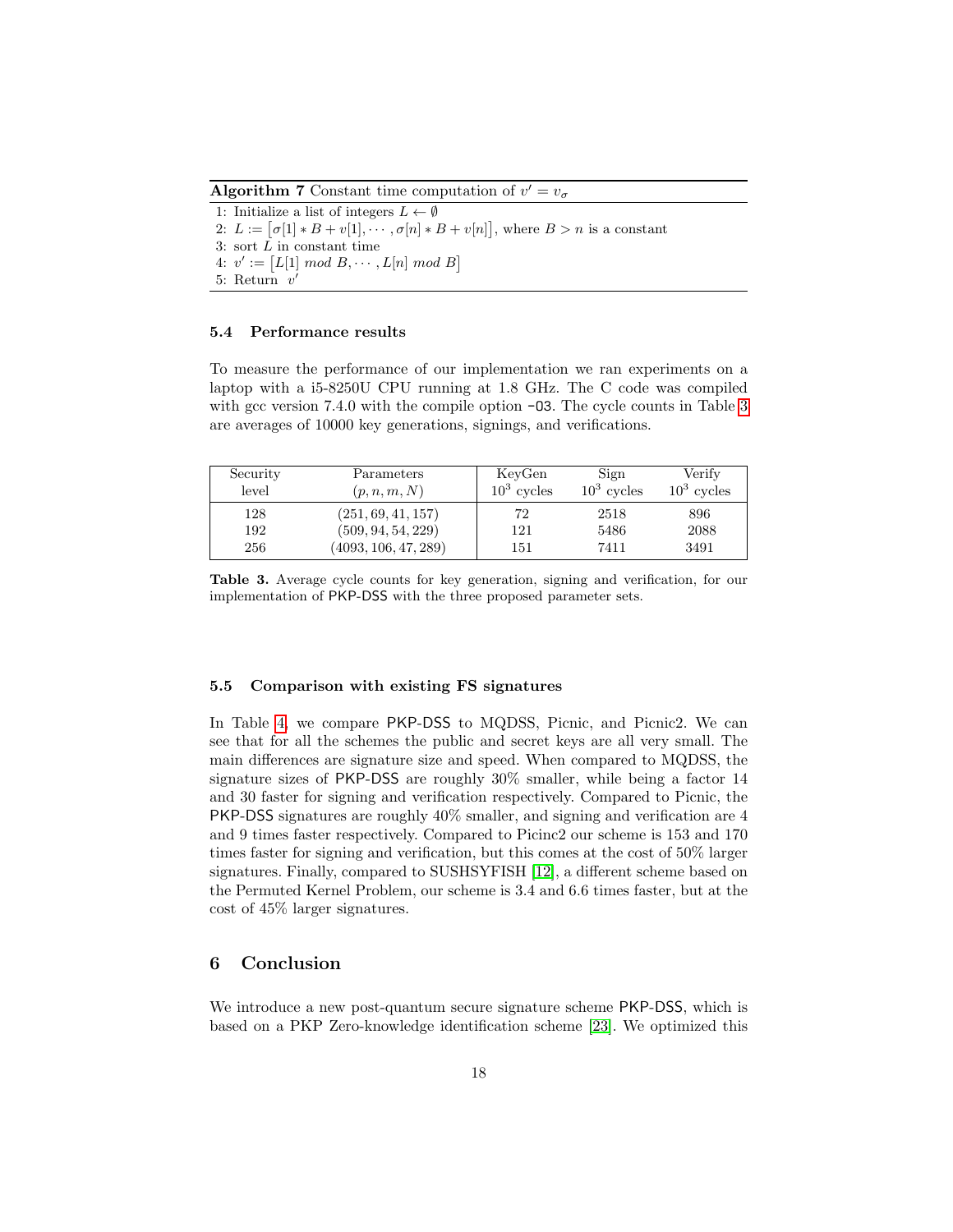| Security | Scheme        | Secret key | Public key | Signature | Sign                      | Verify        |
|----------|---------------|------------|------------|-----------|---------------------------|---------------|
| level    |               | (Bytes)    | (Bytes)    | (KBytes)  | 10 <sup>6</sup><br>cycles | $10^6$ cycles |
|          | PKP-DSS-128   | 16         | 57         | 20.4      | 2.5                       | 0.9           |
|          | MQDSS-31-48   | 16         | 46         | 28.0      | 36                        | 27            |
| 128      | Picnic-L1-FS  | 16         | 32         | 33.2      | 10                        | 8.4           |
|          | Picnic2-L1-FS | 16         | 32         | 13.5      | 384                       | 153           |
|          | SUSHSYFISH-1  | 16         | 72         | 14.0      | 8.6                       | 6             |
|          | PKP-DSS-192   | 24         | 85         | 43.4      | 5.5                       | 2.1           |
| 192      | MQDSS-31-64   | 24         | 64         | 58.6      | 116                       | 85            |
|          | Picnic-L3-FS  | 24         | 48         | 74.9      | 24                        | 20            |
|          | Picnic2-L3-FS | 24         | 48         | 29.1      | 1183                      | 357           |
|          | SUSHSYFISH-3  | 24         | 108        | 30.8      | 22.7                      | 16.5          |
| 256      | PKP-DSS-256   | 32         | 103        | 76.5      | 7.4                       | 3.5           |
|          | Picnic-L5-FS  | 32         | 64         | 129.7     | 44                        | 38            |
|          | Picnic2-L5-FS | 32         | 64         | 53.5      | 2551                      | 643           |
|          | SUSHSYFISH-5  | 32         | 142        | 54.9      | 25.7                      | 18            |

<span id="page-18-2"></span>Table 4. Comparison of different post-quantum Fiat-Shamir schemes

identification scheme, and to make it non-interactive, we used the well-known Fiat-Shamir transform.

We developed a constant-time implementation of PKP-DSS and we conclude that our scheme is competitive with other Post-Quantum Fiat-Shamir signature schemes such as MQDSS, Picnic/Picnic2, and SUSHSYFISH. The main advantages of our scheme are that signing and verification are much faster than existing Fiat-Shamir signatures and that the scheme is very simple to implement. Our implementation takes only 440 lines of C code.

Acknowledgments. This work was supported by the European Commission through the Horizon 2020 research and innovation program under grant agreement H2020-DS-LEIT-2017-780108 FENTEC, by the Flemish Government through FWO SBO project SNIPPET S007619N and by the IF/C1 on Cryptanalysis of post-quantum cryptography and by the French Programme d'Investissement d'Avenir under national project RISQ P141580. Ward Beullens is funded by an FWO fellowship.

## References

- 1. Baritaud, T., Campana, M., Chauvaud, P., Gilbert, H. On the security of the permuted kernel identification scheme. In Annual International Cryptology Conference (pp. 305-311). (1992, August), Springer, Berlin, Heidelberg.
- <span id="page-18-0"></span>2. Bennett, C. H., Bernstein, E., Brassard, G., Vazirani, U. (1997). Strengths and weaknesses of quantum computing. SIAM journal on Computing, 26(5), 1510-1523.
- <span id="page-18-1"></span>3. The djbsort software library for sorting arrays of integers or floating-point numbers in constant time. <https://sorting.cr.yp.to/>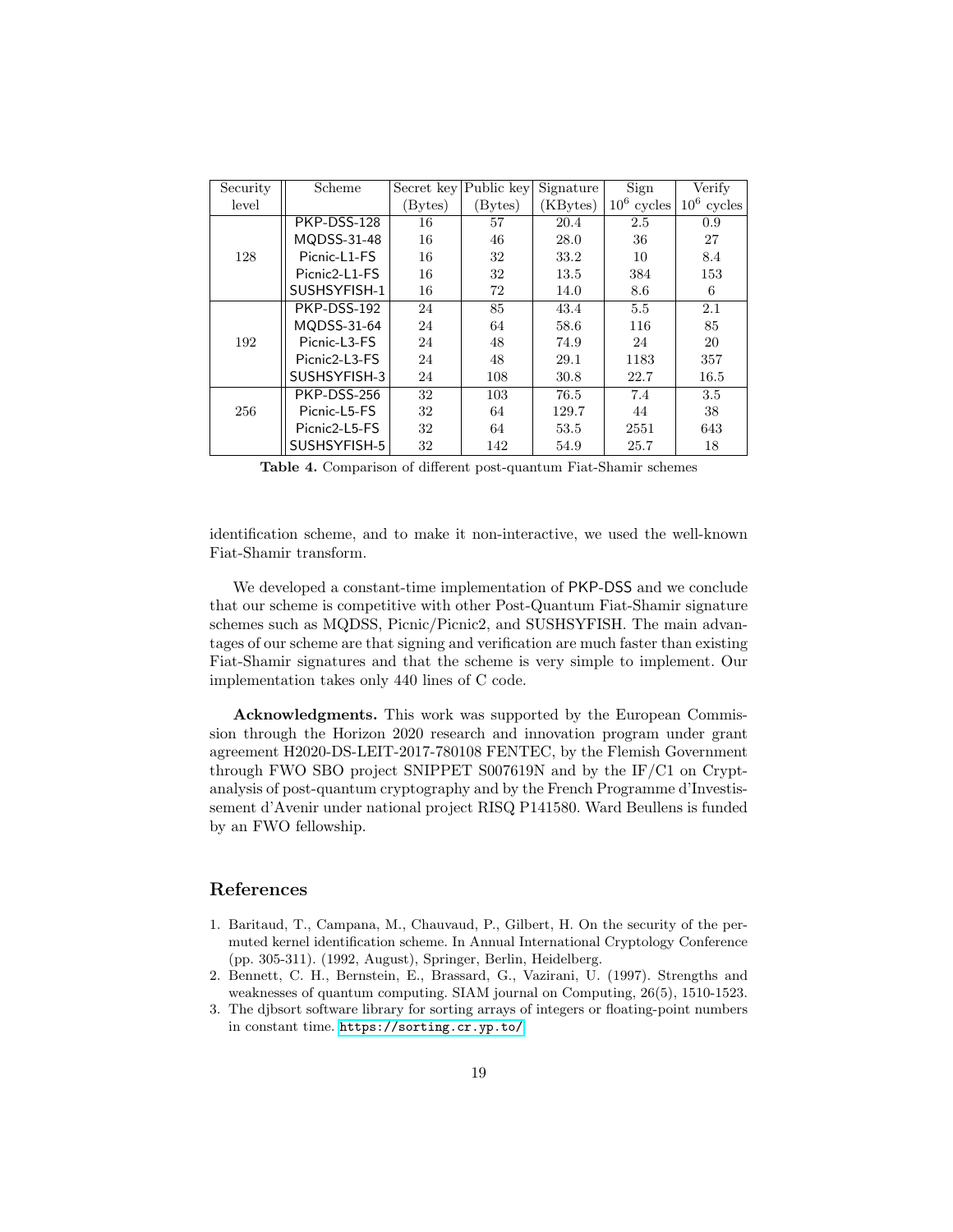- <span id="page-19-10"></span>4. Beullens, Ward. PKPDSS, (2019) Public GitHub repository. [https://github.com/](https://github.com/WardBeullens/PKPDSS) [WardBeullens/PKPDSS](https://github.com/WardBeullens/PKPDSS)
- 5. Beullens, Ward. On sigma protocols with helper for MQ and PKP, fishy signature schemes and more. Cryptology ePrint Archive, Report 2019/490, 2019. [https://](https://eprint. iacr. org/2019/490) [eprint.iacr.org/2019/490](https://eprint. iacr. org/2019/490).
- <span id="page-19-5"></span>6. Chase, M., Derler, D., Goldfeder, S., Orlandi, C., Ramacher, S., Rechberger, C., ... Zaverucha, G. Post-quantum zero-knowledge and signatures from symmetric-key primitives. In Proceedings of the 2017 ACM SIGSAC Conference on Computer and Communications Security (pp. 1825-1842) (2017, October). ACM.
- <span id="page-19-4"></span>7. Chen, M. S., Hülsing, A., Rijneveld, J., Samardjiska, S., Schwabe, P. MQDSS specifications. (2018).
- 8. Damgård, I. Commitment schemes and zero-knowledge protocols. In School organized by the European Educational Forum (pp. 63-86). (1998, June). Springer, Berlin, Heidelberg.
- <span id="page-19-1"></span>9. Fiat, A., Shamir, A. (1986, August). How to prove yourself: Practical solutions to identification and signature problems. In Advances in Cryptology—CRYPTO'86 (pp. 186-194). Springer, Berlin, Heidelberg.
- <span id="page-19-0"></span>10. Gary, M., Johnson, D. (1979). Computers and Intractability: A Guide to NP-Completeness. New York: W H.
- 11. Georgiades, J. (1992). Some remarks on the security of the identification scheme based on permuted kernels. Journal of Cryptology, 5(2), 133-137.
- <span id="page-19-11"></span>12. W. Beullens. On sigma protocols with helper for MQ and PKP, fishy signature schemes and more IACR Cryptology ePrint Archive 2019 (2019): [https://eprint.](https://eprint.iacr.org/2019/490) [iacr.org/2019/490](https://eprint.iacr.org/2019/490).
- <span id="page-19-3"></span>13. Don, J., Fehr, S., Majenz, C., Schaffner, C. Security of the Fiat-Shamir transformation in the Quantum Random-Oracle Model. Cryptology ePrint Archive, Report 2019/190 (2019), <https://eprint.iacr.org/2019/190>
- 14. Haitner, I., Nguyen, M. H., Ong, S. J., Reingold, O., Vadhan, S. Statistically hiding commitments and statistical zero-knowledge arguments from any one-way function. SIAM Journal on Computing, 39(3), pp. 1153-1218.
- 15. Jaulmes, E., Joux, A. Cryptanalysis of PKP: a new approach. In International ´ Workshop on Public Key Cryptography (pp. 165-172). (2001, February) Springer, Berlin, Heidelberg.
- <span id="page-19-9"></span>16. Daniel Kales, Greg Zaverucha. "Forgery attacks against MQDSSv2.0" Note postes on the NIST PQC forum [https://groups.google.com/a/list.nist.gov/](https://groups.google.com/a/list.nist.gov/forum/?utm_medium=email&utm_source=footer#!msg/pqc-forum/LlHhfwg73eQ/omM6TWwlEwAJ) [forum/?utm\\_medium=email&utm\\_source=footer#!msg/pqc-forum/LlHhfwg73eQ/](https://groups.google.com/a/list.nist.gov/forum/?utm_medium=email&utm_source=footer#!msg/pqc-forum/LlHhfwg73eQ/omM6TWwlEwAJ) [omM6TWwlEwAJ](https://groups.google.com/a/list.nist.gov/forum/?utm_medium=email&utm_source=footer#!msg/pqc-forum/LlHhfwg73eQ/omM6TWwlEwAJ)
- <span id="page-19-2"></span>17. Koussa, Eliane, Gilles Macario-Rat, and Jacques Patarin. "On the complexity of the Permuted Kernel Problem." IACR Cryptology ePrint Archive 2019 (2019): 412.
- <span id="page-19-7"></span>18. Poupard, G., (1997). A realistic security analysis of identification schemes based on combinatorial problems. European Transactions on Telecommunications.
- <span id="page-19-8"></span>19. Lampe, R., Patarin, J. Analysis of Some Natural Variants of the PKP Algorithm. IACR Cryptology ePrint Archive, 2011, 686.
- 20. NIST categories: Security strength categories. [https://csrc.nist.](https://csrc.nist.gov/CSRC/media/Projects/Post-Quantum-Cryptography/documents/call-for-proposals-final-dec-2016.pdf) [gov/CSRC/media/Projects/Post-Quantum-Cryptography/documents/](https://csrc.nist.gov/CSRC/media/Projects/Post-Quantum-Cryptography/documents/call-for-proposals-final-dec-2016.pdf) [call-for-proposals-final-dec-2016.pdf](https://csrc.nist.gov/CSRC/media/Projects/Post-Quantum-Cryptography/documents/call-for-proposals-final-dec-2016.pdf)
- <span id="page-19-6"></span>21. Patarin, J., Chauvaud, P. Improved algorithms for the permuted kernel problem. In Annual International Cryptology Conference (pp. 391-402). (1993, August) Springer, Berlin, Heidelberg.